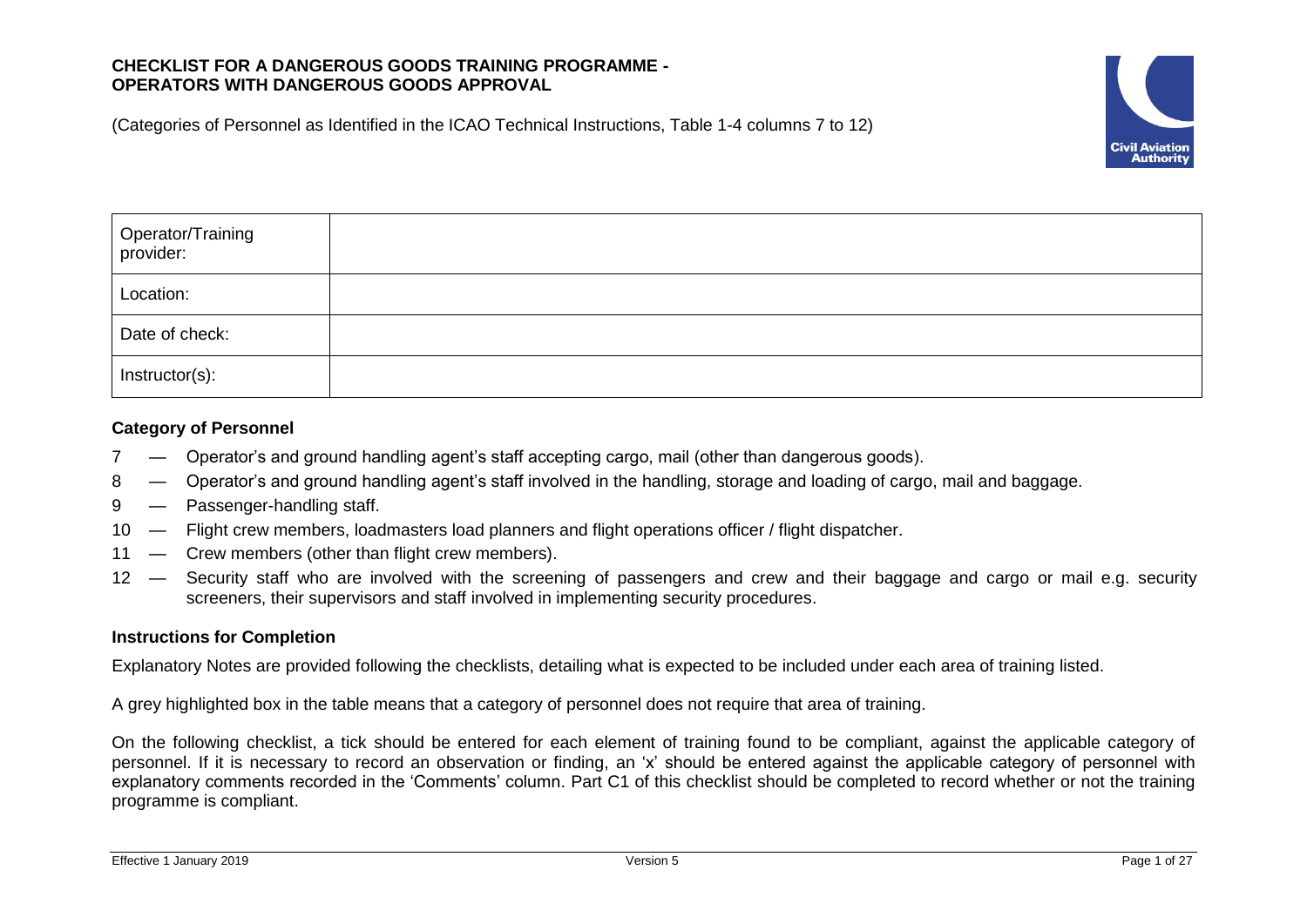| Ref              | <b>Areas of Training</b>                                                                                 |                | <b>Categories of Staff</b> |   |    |    | <b>Comments</b> |  |
|------------------|----------------------------------------------------------------------------------------------------------|----------------|----------------------------|---|----|----|-----------------|--|
|                  |                                                                                                          | $\overline{7}$ | 8                          | 9 | 10 | 11 | 12              |  |
| A <sub>1</sub>   | Is the training programme identified and<br>described within a controlled document?                      |                |                            |   |    |    |                 |  |
| A2               | Are initial and recurrent training policies<br>identified and described within a controlled<br>document? |                |                            |   |    |    |                 |  |
| A3               | Are the training objectives specified and<br>imparted to students?                                       |                |                            |   |    |    |                 |  |
| A4               | Does it include the operator's own<br>procedures and policies?                                           |                |                            |   |    |    |                 |  |
| A <sub>5</sub>   | Does it include a test to verify<br>understanding?                                                       |                |                            |   |    |    |                 |  |
| A <sub>6</sub>   | Are there training records?                                                                              |                |                            |   |    |    |                 |  |
| <b>B1</b>        | <b>General philosophy</b>                                                                                |                |                            |   |    |    |                 |  |
| B1.1             | General principles.                                                                                      |                |                            |   |    |    |                 |  |
| B1.2             | Reference to specific dangerous goods<br>accidents.                                                      |                |                            |   |    |    |                 |  |
| B1.3             | References to law and source documents.                                                                  |                |                            |   |    |    |                 |  |
| <b>B2</b>        | <b>Limitations</b>                                                                                       |                |                            |   |    |    |                 |  |
| B <sub>2.1</sub> | Need for approval to carry dangerous goods.                                                              |                |                            |   |    |    |                 |  |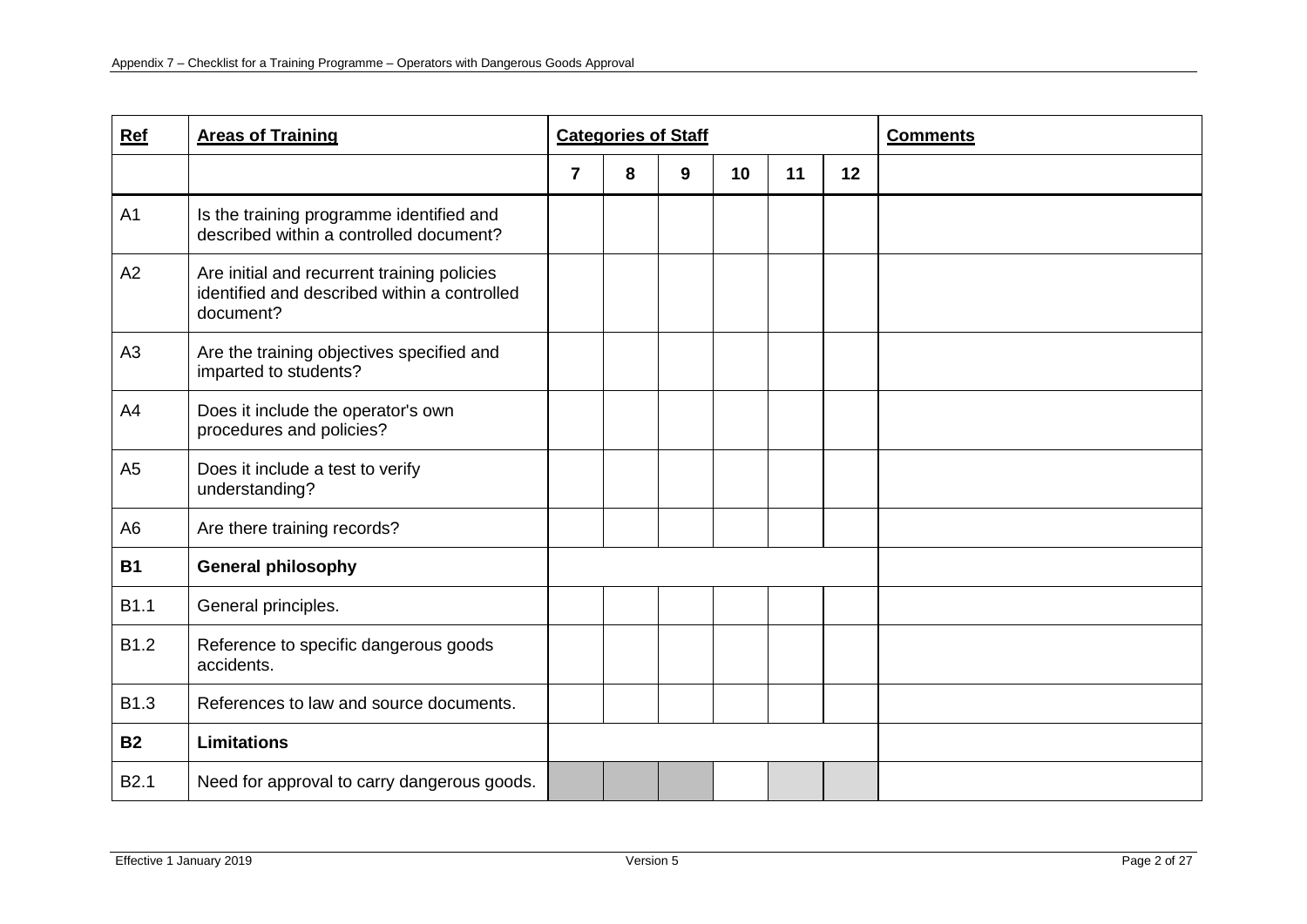| Ref              | <b>Areas of Training</b>                                      |                         | <b>Categories of Staff</b> |   |                 |    |    | <b>Comments</b> |
|------------------|---------------------------------------------------------------|-------------------------|----------------------------|---|-----------------|----|----|-----------------|
|                  |                                                               | $\overline{\mathbf{r}}$ | 8                          | 9 | 10 <sup>°</sup> | 11 | 12 |                 |
| <b>B2.2</b>      | Medical aid for patients.                                     |                         |                            |   |                 |    |    |                 |
| B <sub>2.3</sub> | Veterinary aid for animals.                                   |                         |                            |   |                 |    |    |                 |
| <b>B2.4</b>      | Dangerous goods carried under State<br>approval or exemption. |                         |                            |   |                 |    |    |                 |
| B <sub>2.5</sub> | Airworthiness and operating items.                            |                         |                            |   |                 |    |    |                 |
| B <sub>2.6</sub> | Dangerous goods in air mail.                                  |                         |                            |   |                 |    |    |                 |
| <b>B2.7</b>      | Dangerous goods in Excepted and Limited<br>quantities.        |                         |                            |   |                 |    |    |                 |
| <b>B2.8</b>      | State and operator variations.                                |                         |                            |   |                 |    |    |                 |
| B2.9             | Excess baggage being sent as cargo                            |                         |                            |   |                 |    |    |                 |
| <b>B3</b>        | <b>General Requirements for Shippers</b>                      |                         |                            |   |                 |    |    |                 |
| <b>B4</b>        | <b>Classification</b>                                         |                         |                            |   |                 |    |    |                 |
| B4.1             | Classes of dangerous goods.                                   |                         |                            |   |                 |    |    |                 |
| <b>B5</b>        | List of dangerous goods                                       |                         |                            |   |                 |    |    |                 |
| B <sub>5.1</sub> | Table 3-1 and Attachment 1 Chapter 1.                         |                         |                            |   |                 |    |    |                 |
| <b>B6</b>        | <b>Packing Requirements</b>                                   |                         |                            |   |                 |    |    |                 |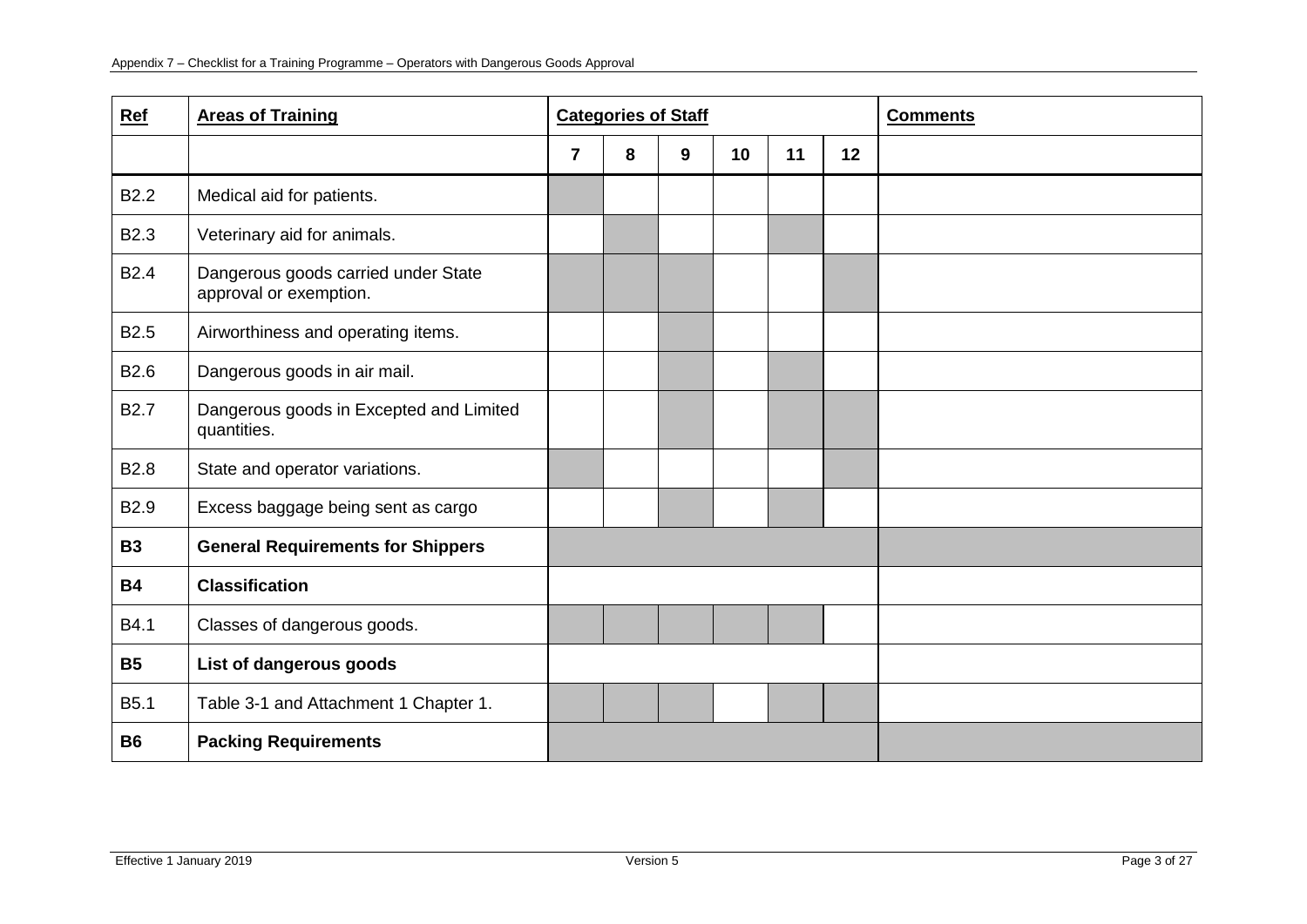| Ref               | <b>Areas of Training</b>                                             |                |   | <b>Categories of Staff</b> |    |    |    | <b>Comments</b> |
|-------------------|----------------------------------------------------------------------|----------------|---|----------------------------|----|----|----|-----------------|
|                   |                                                                      | $\overline{7}$ | 8 | 9                          | 10 | 11 | 12 |                 |
| <b>B7</b>         | <b>Labelling and Marking</b>                                         |                |   |                            |    |    |    |                 |
| B7.1              | Markings on packages.                                                |                |   |                            |    |    |    |                 |
| B7.2              | Labels on packages.                                                  |                |   |                            |    |    |    |                 |
| B7.3              | Requirement for the replacement of labels.                           |                |   |                            |    |    |    |                 |
| <b>B8</b>         | Dangerous goods transport document<br>and other relevant documents   |                |   |                            |    |    |    |                 |
| B8.1              | Dangerous goods transport document and<br>other relevant documents.  |                |   |                            |    |    |    |                 |
| <b>B9</b>         | <b>Acceptance Procedures</b>                                         |                |   |                            |    |    |    |                 |
| <b>B10</b>        | <b>Recognition of undeclared dangerous</b><br>goods                  |                |   |                            |    |    |    |                 |
| B10.1             | Awareness of hidden or undeclared<br>dangerous goods.                |                |   |                            |    |    |    |                 |
| B <sub>10.2</sub> | Awareness of consumer warning labels.                                |                |   |                            |    |    |    |                 |
| B10.3             | Recognition of undeclared dangerous goods<br>through x-ray screening |                |   |                            |    |    |    |                 |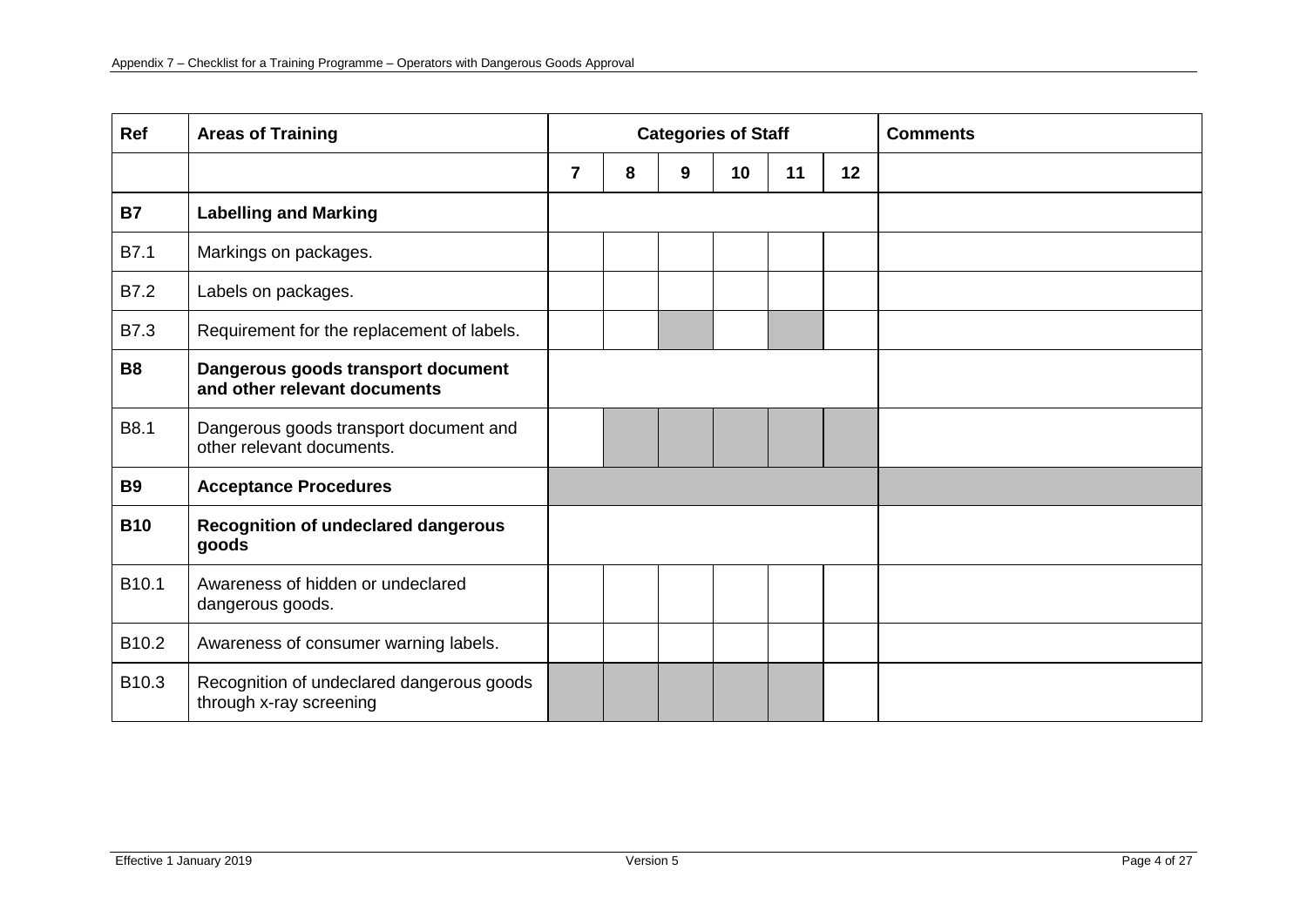| Ref        | <b>Areas of Training</b>                                                                |                |   | <b>Categories of Staff</b> |    |    |    | <b>Comments</b> |
|------------|-----------------------------------------------------------------------------------------|----------------|---|----------------------------|----|----|----|-----------------|
|            |                                                                                         | $\overline{7}$ | 8 | 9                          | 10 | 11 | 12 |                 |
| <b>B11</b> | <b>Storage and loading procedures</b>                                                   |                |   |                            |    |    |    |                 |
| B11.1      | Prohibition of dangerous goods in passenger<br>cabin and on flight deck.                |                |   |                            |    |    |    |                 |
| B11.2      | Segregation and separation.                                                             |                |   |                            |    |    |    |                 |
| B11.3      | Compliance with handling labels.                                                        |                |   |                            |    |    |    |                 |
| B11.4      | Accessibility of cargo aircraft only packages.                                          |                |   |                            |    |    |    |                 |
| B11.5      | Avoidance of damage                                                                     |                |   |                            |    |    |    |                 |
| B11.6      | Securing to prevent movement and damage.                                                |                |   |                            |    |    |    |                 |
| B11.7      | Dealing with damaged packages on the<br>aircraft / decontamination before/after flight. |                |   |                            |    |    |    |                 |
| B11.8      | <b>Identification of Unit Load Devices.</b>                                             |                |   |                            |    |    |    |                 |
| B11.9      | Loading of magnetised material and dry ice.                                             |                |   |                            |    |    |    |                 |
| B11.10     | Inspections before loading and after<br>unloading.                                      |                |   |                            |    |    |    |                 |
| <b>B12</b> | <b>Pilots' notification</b>                                                             |                |   |                            |    |    |    |                 |
| B12.1      | Requirement for a NOTOC.                                                                |                |   |                            |    |    |    |                 |
| B12.2      | Understanding and interpreting the NOTOC.                                               |                |   |                            |    |    |    |                 |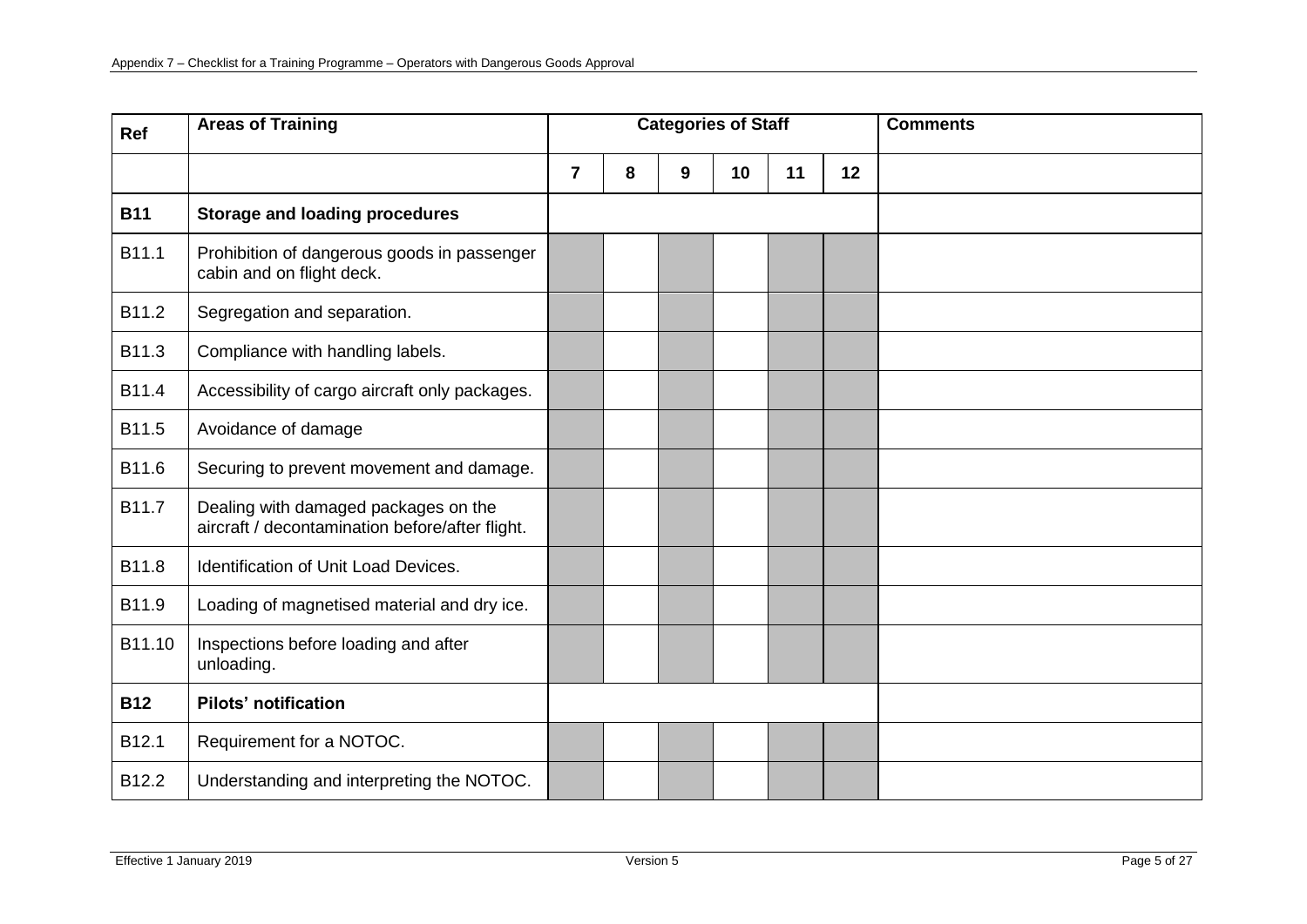| Ref        | <b>Areas of Training</b>                                                                 |                | <b>Categories of Staff</b> |   |                 |    |    | <b>Comments</b> |
|------------|------------------------------------------------------------------------------------------|----------------|----------------------------|---|-----------------|----|----|-----------------|
|            |                                                                                          | $\overline{7}$ | 8                          | 9 | 10 <sup>1</sup> | 11 | 12 |                 |
| B12.3      | Accessibility of NOTOC.                                                                  |                |                            |   |                 |    |    |                 |
| <b>B13</b> | Provisions for passengers and crew                                                       |                |                            |   |                 |    |    |                 |
| B13.1      | What passengers and crew are permitted to<br>carry.                                      |                |                            |   |                 |    |    |                 |
| B13.2      | Recognition of dangerous goods forbidden<br>for carriage by passengers or crew.          |                |                            |   |                 |    |    |                 |
| B13.3      | Procedures for cabin baggage transferred to<br>the cargo compartment.                    |                |                            |   |                 |    |    |                 |
| <b>B13</b> | <b>Emergency Procedures</b>                                                              |                |                            |   |                 |    |    |                 |
| B14.1      | Actions to be taken in the event of<br>incidents/accidents.                              |                |                            |   |                 |    |    |                 |
| B14.2      | Information to be provided by the<br>pilot-in-command in case of in-flight<br>emergency. |                |                            |   |                 |    |    |                 |
| B14.3      | Reporting of dangerous goods incidents and<br>accidents.                                 |                |                            |   |                 |    |    |                 |
| B14.4      | Reporting of undeclared/mis-declared<br>dangerous goods.                                 |                |                            |   |                 |    |    |                 |
| B14.5      | Reporting of dangerous goods occurrences                                                 |                |                            |   |                 |    |    |                 |
| B14.6      | Reporting of forbidden goods carried by                                                  |                |                            |   |                 |    |    |                 |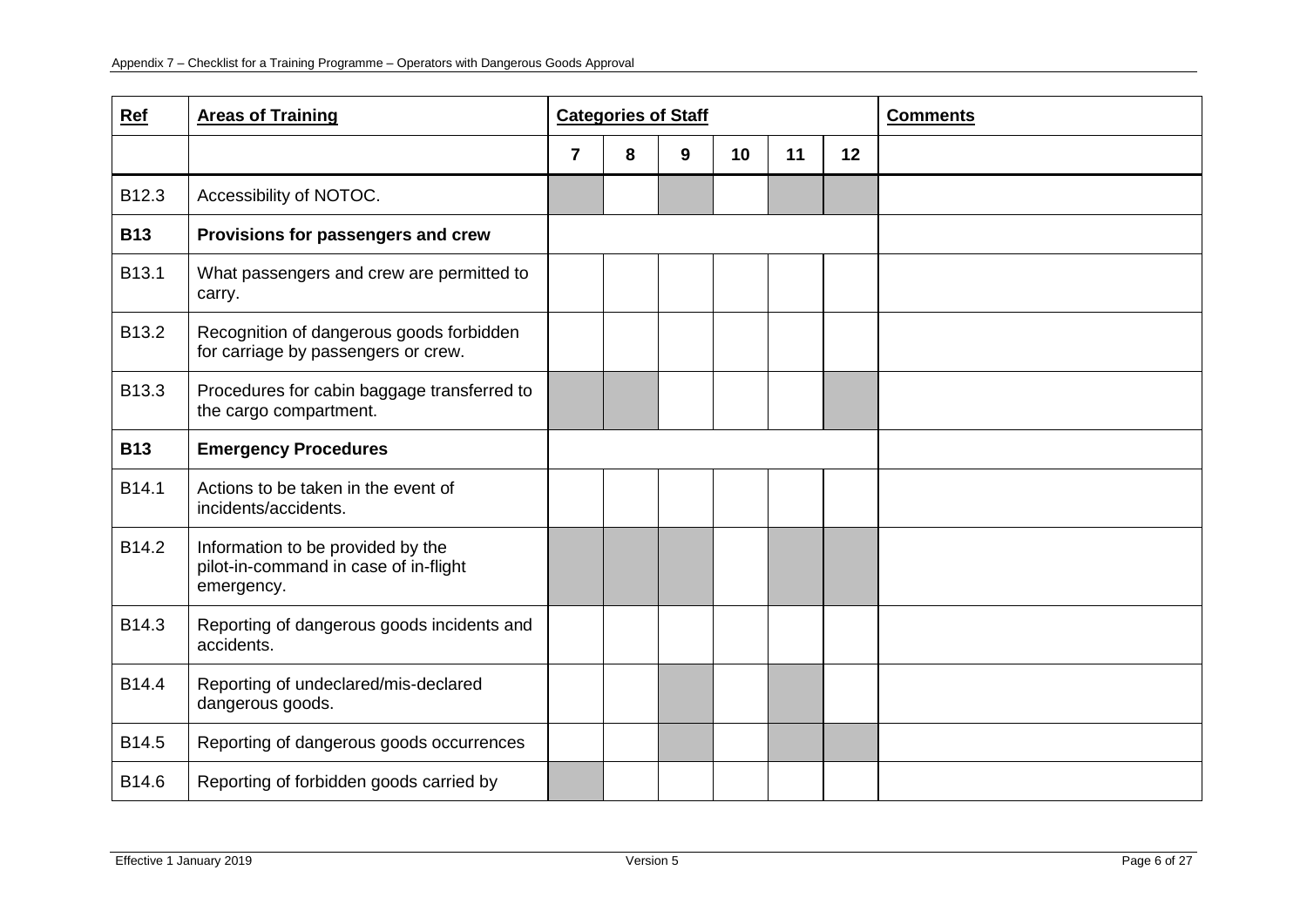| ⊧crew.<br>noc<br>י הי<br>്പാ<br>יייה הי<br> |  |  |  |  |
|---------------------------------------------|--|--|--|--|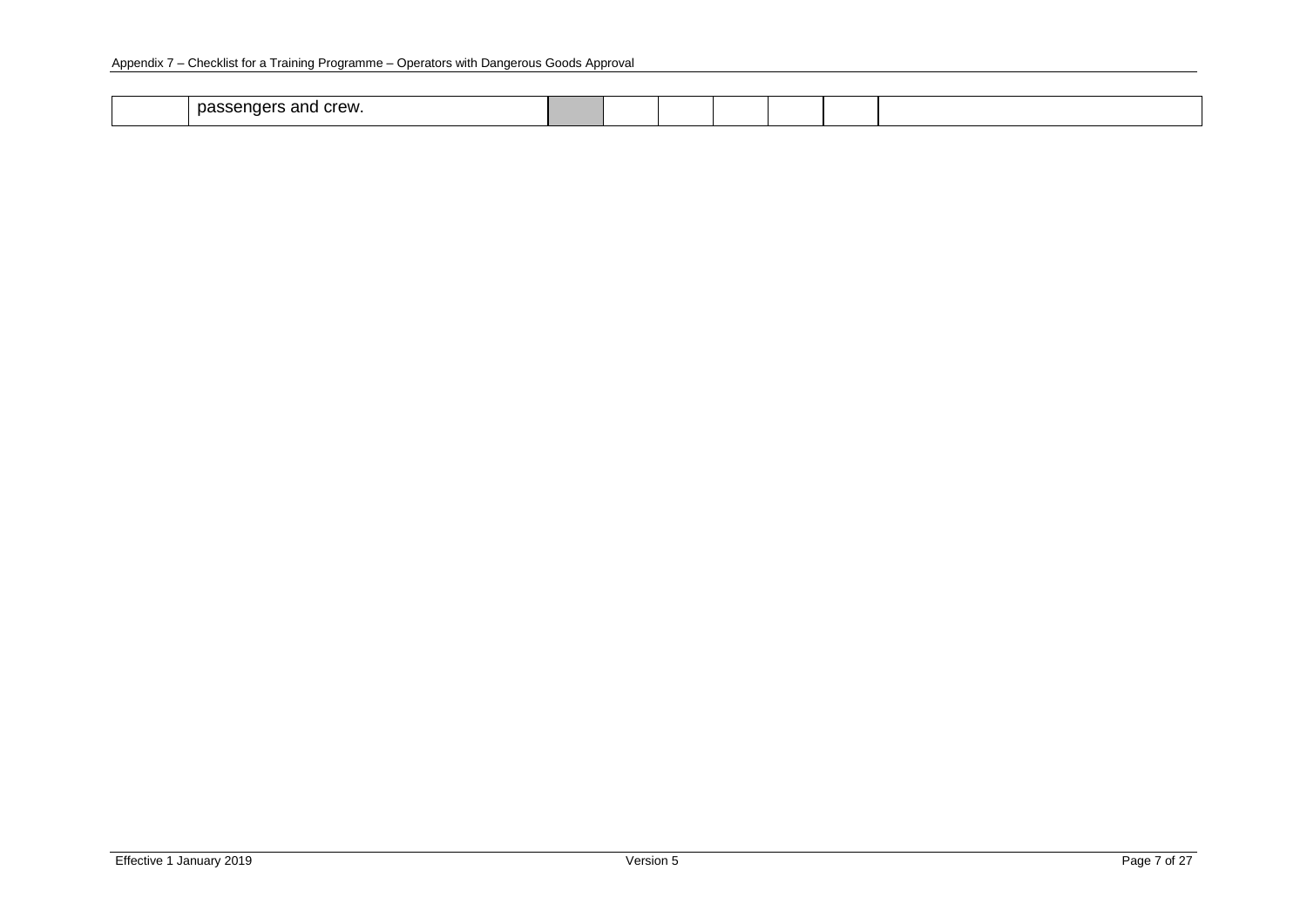| <b>Ref</b>        | <b>Areas of Training</b>                                             | <b>Categories of Staff</b> |   |   |    |    | <b>Comments</b> |  |
|-------------------|----------------------------------------------------------------------|----------------------------|---|---|----|----|-----------------|--|
|                   |                                                                      |                            | 8 | 9 | 10 | 11 |                 |  |
| <b>B15</b>        | <b>Radioactive material (if carried)</b>                             |                            |   |   |    |    |                 |  |
| B <sub>15.1</sub> | General philosophy.                                                  |                            |   |   |    |    |                 |  |
| B <sub>15.2</sub> | Handling (including stowage and loading of<br>radioactive material). |                            |   |   |    |    |                 |  |
| B <sub>15.3</sub> | Radioactive Excepted Package.                                        |                            |   |   |    |    |                 |  |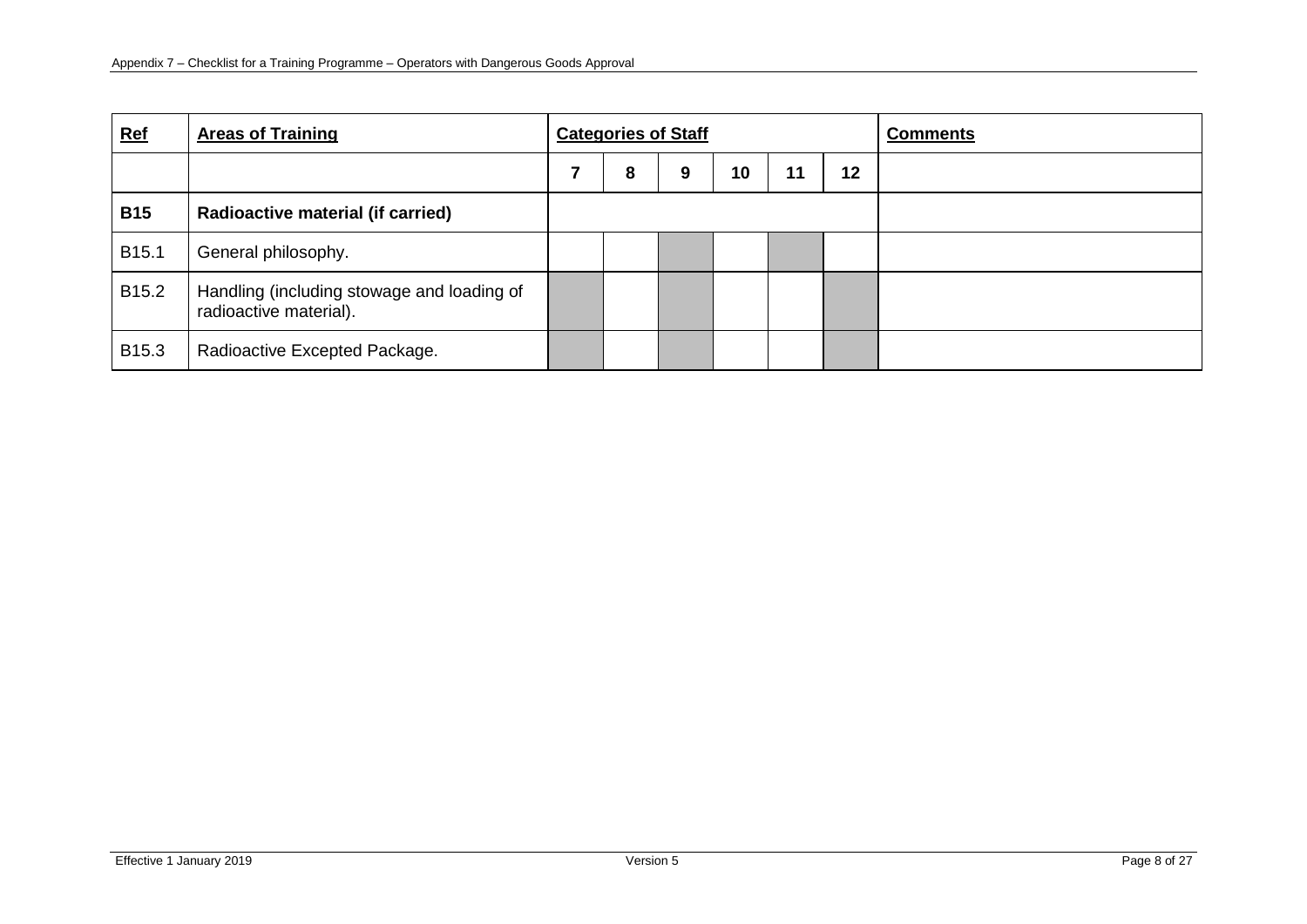| Ref            | <b>Areas of Training</b>                                            | <b>Comments</b>           | <b>Acceptable</b> |           |     |
|----------------|---------------------------------------------------------------------|---------------------------|-------------------|-----------|-----|
|                |                                                                     |                           | <b>Yes</b>        | <b>No</b> | N/A |
| C <sub>1</sub> | Test to verify understanding                                        |                           |                   |           |     |
| C1.1           | Do the questions verify understanding of the<br>following aspects?: |                           |                   |           |     |
|                | <b>Aspect</b>                                                       | <b>Question number(s)</b> |                   |           |     |
|                | General Philosophy                                                  |                           |                   |           |     |
|                | Limitations                                                         |                           |                   |           |     |
|                | List of dangerous goods                                             |                           |                   |           |     |
|                | Labelling and marking                                               |                           |                   |           |     |
|                | Recognition of undeclared dangerous goods                           |                           |                   |           |     |
|                | Storage and loading procedures                                      |                           |                   |           |     |
|                | Pilots' notification                                                |                           |                   |           |     |
|                | Provisions for passengers and crew                                  |                           |                   |           |     |
|                | <b>Emergency Procedures</b>                                         |                           |                   |           |     |
|                | Radioactive material                                                |                           |                   |           |     |
| C1.2           | Duration appropriate to level of questions                          |                           |                   |           |     |
| C1.3           | <b>Test conditions</b>                                              |                           |                   |           |     |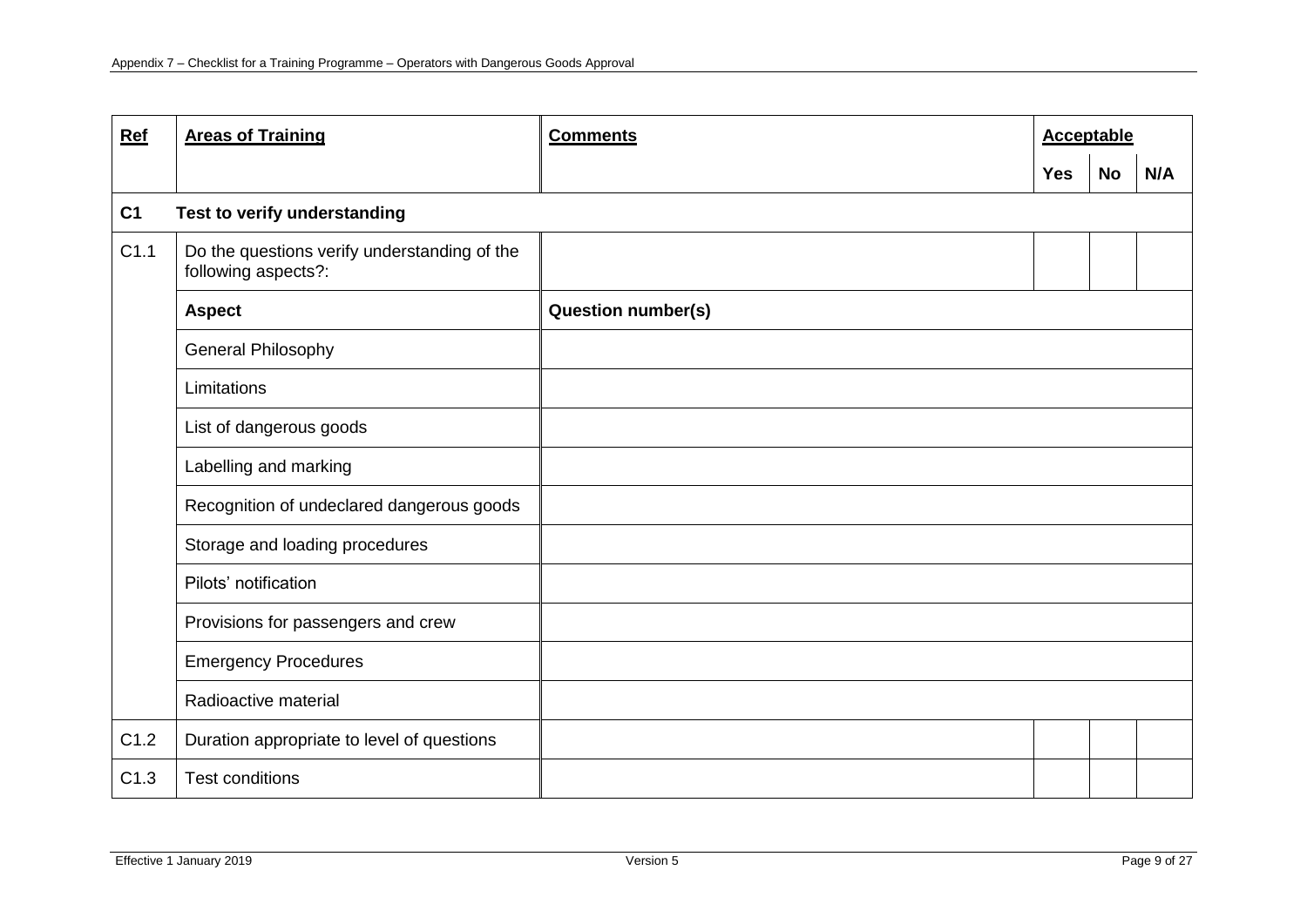| $\mathbf{C}$ | <b>FINDINGS</b> |                               |
|--------------|-----------------|-------------------------------|
| $Ref$        | <b>Finding</b>  | Timescale for remedial action |
|              |                 |                               |
|              |                 |                               |
|              |                 |                               |
|              |                 |                               |
|              |                 |                               |
|              |                 |                               |
|              |                 |                               |
|              |                 |                               |
|              |                 |                               |

The training programme:

does

does not  $\Box$  for the reasons shown in C

appear to comply with the requirements of the Technical Instructions.

| Signed:   |  |
|-----------|--|
| Name:     |  |
| Position: |  |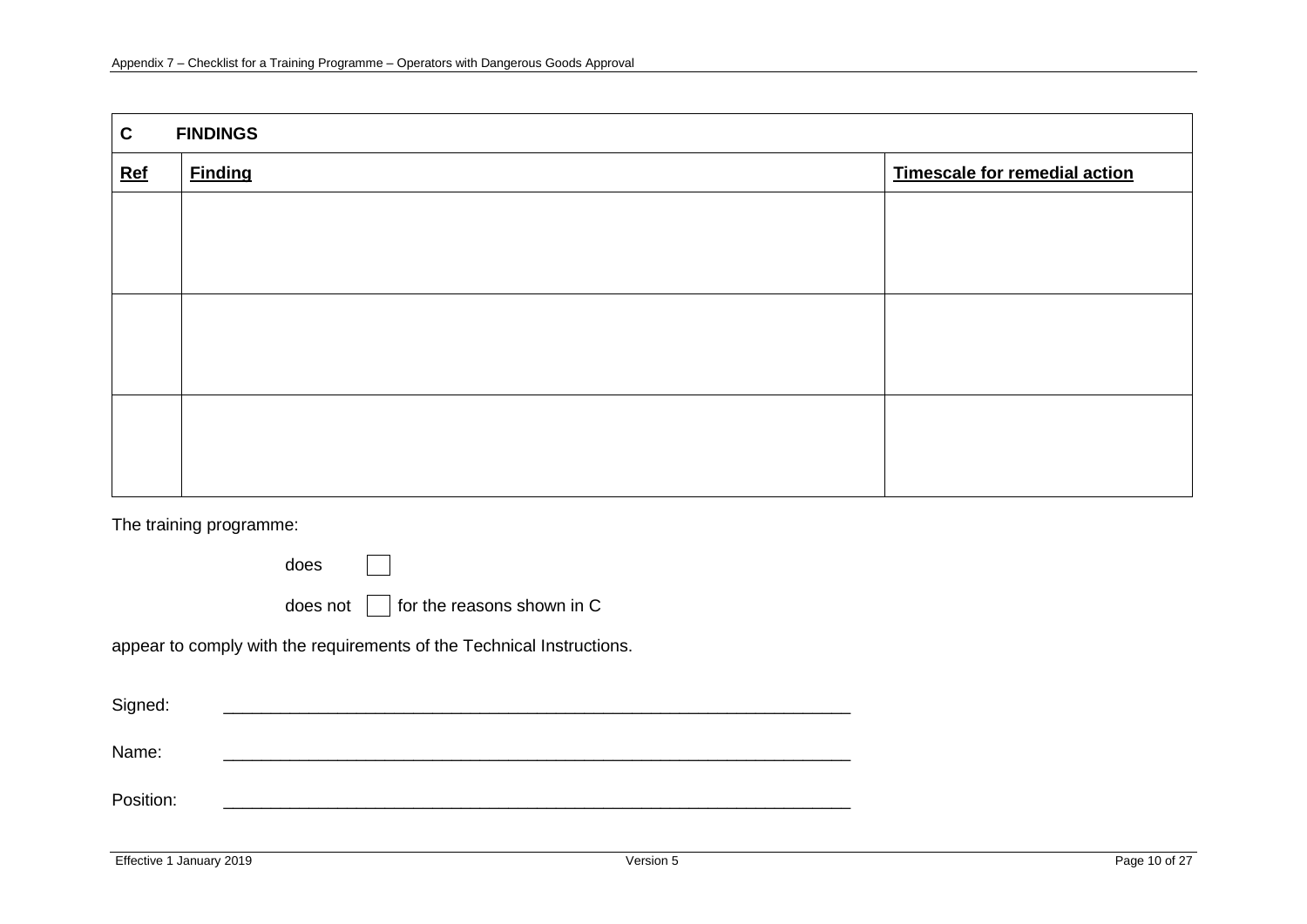## **Explanations for checklist for a training programme for operators with dangerous goods approval**

*Note: This checklist is intended to provide guidance to States. It can also be used to develop training programmes, but where the word "should" is used, this indicates aspects which are expected to be incorporated in the training programme.*

### **Ref Explanation**

### A1 **Is the training programme identified and described within a controlled document?**

It is a requirement of the Technical Instructions that Training programmes of the operator are subject to approval by the State of the Operator. Consequently it is necessary for the programme which has been approved to be specifically identified and described.

The check should confirm the above.

### A2 **Are initial and recurrent training policies identified and described within a controlled document?**

Initial training must be provided or verified upon the employment of a person in a position involving the transport of dangerous goods. Recurrent training is a mandatory requirement. The Technical Instructions prescribe that recurrent training be given at intervals of not longer than two years. However, if recurrent training is completed within the final three months of validity of previous training, the period of validity extends from the month on which the recurrent training was completed until 24 months from the expiry month of that previous training.

The check should confirm that policies for initial and recurrent training are identified and described within a controlled document and that recurrent training is given at the required periods; this can be checked against the training records, although it is better to ask staff the question and then check the records for confirmation.

#### A3 **Are the training objectives specified and imparted to students?**

It is important that training objectives are specified in the training material and are imparted to students prior to the commencement of training.

The check should confirm the above.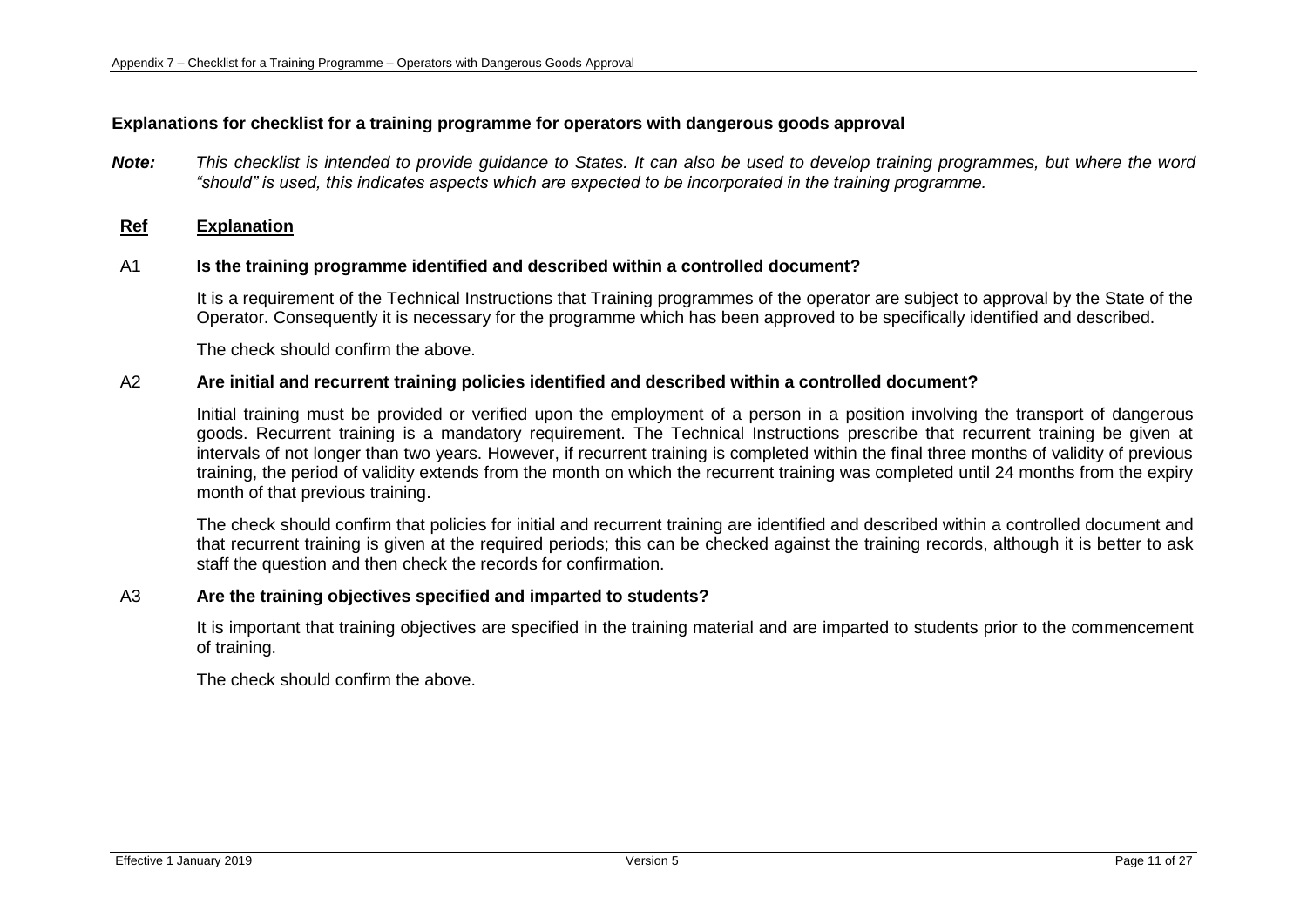## A4 **Does it include the operator's own procedures and policies?**

No matter what base document has been used to develop the training, there are a number of areas where the procedures and policies of the operator may need to be made specific, since they can vary depending on the type, size, etc. of the operation. These procedures and policies are likely to be in the areas of passengers' baggage (where there are a number of references to "with the approval of the operator"), actions in the event of an in-flight emergency, reporting of dangerous goods accidents and incidents and reporting of undeclared dangerous goods. The training should point out any specific or different procedures or policies.

# A5 **Does it include a test to verify understanding?**

A test is a mandatory requirement.

This check does not require evaluation of the test (see C1), only confirmation that one exists.

### A6 **Are there training records?**

Having and keeping training records is a mandatory requirement. Such records must include the information shown in Part 1; 4.2.5 of the Technical Instructions and be kept for 36 months.

The check should confirm the above.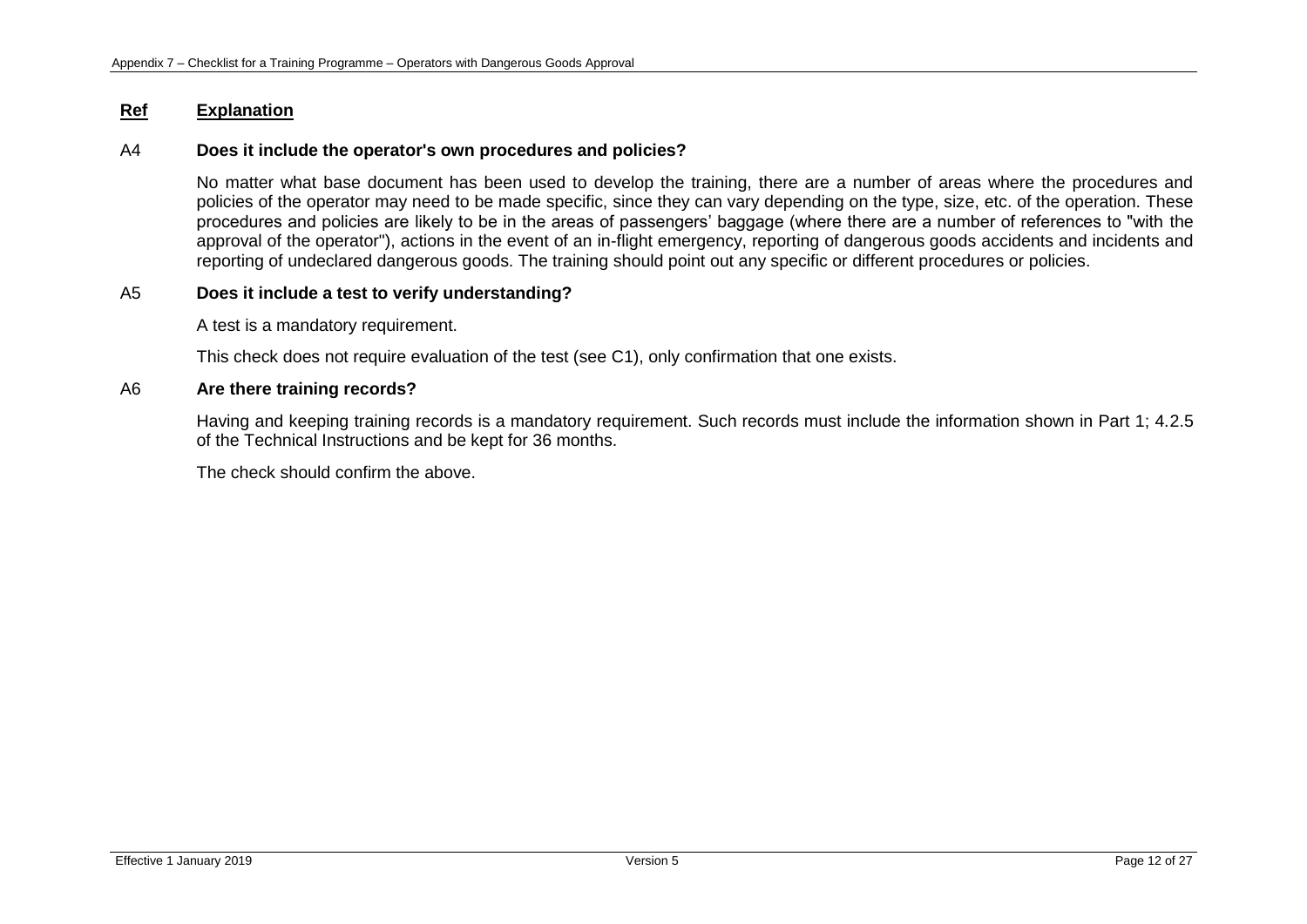### **B1 General philosophy**

### B1.1 **General principles**

Dangerous goods are articles or substances which are capable of posing a risk to health, safety, property or the environment and are assigned to one of nine Classes.

The ICAO Technical Instructions include procedures and requirements that aim to ensure that dangerous goods can be carried safely by air. They try to ensure that even should an incident occur it cannot lead to an accident. The risks posed by dangerous goods are mitigated by the following:

- Some dangerous goods are identified as too dangerous ever to be carried on any aircraft.
- Specific packaging is required, and for larger quantities of dangerous goods rigorous package performance tests are mandated.
- Marking, labelling and documentation ensures that all personnel are aware of the presence of dangerous goods in cargo, mail or stores.
- Acceptance checks aim to ensure that shippers have correctly prepared consignments.
- Requirements apply to the loading and stowage of dangerous goods aimed at ensuring they do not pose a hazard during flight.
- Dangerous goods in cargo must not be loaded within a passenger cabin occupied by passengers or on the flight deck.
- Passengers and crew may only carry specific, low-hazard dangerous goods.

For categories 8 and 10, the classes and divisions of dangerous goods should be outlined.

The check should verify that the training explains the above information.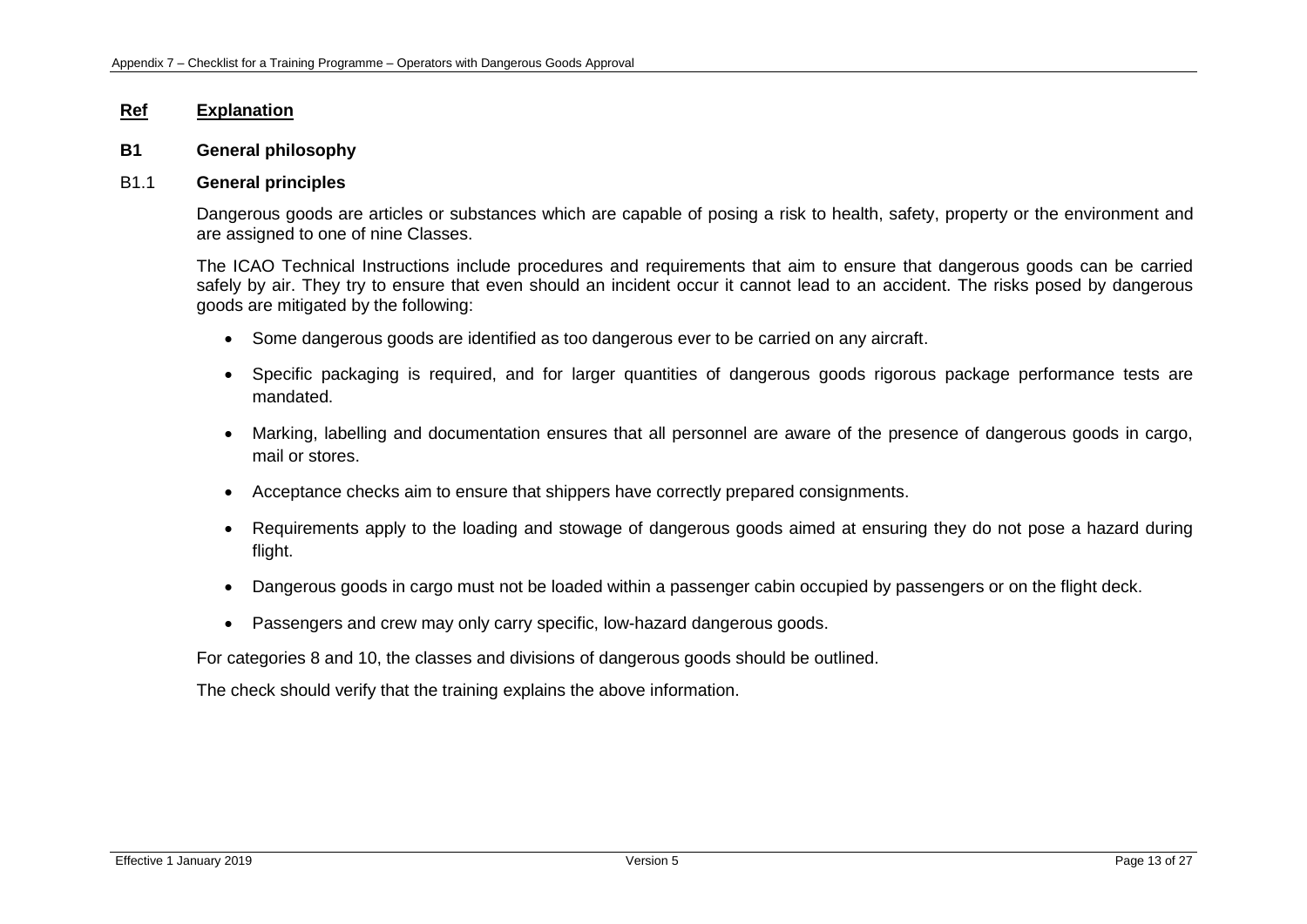## B1.2 **Reference to specific dangerous goods accidents**

It is important that candidates gain understanding of the possible consequences of failing to comply with the ICAO Technical Instructions. Reference to specific dangerous goods accidents, supplemented by reference to dangerous goods incidents, can aid such understanding.

The check should verify that the training describes a dangerous goods accident that is relevant to the personnel receiving the training.

#### B1.3 **Reference to law and source documents**

The check is only to confirm that there are references made to national legislation, the Technical Instructions and any other reference material used (e.g. the IATA Dangerous Goods Regulations).

### **B2 Limitations**

## B2.1 **Need for approval to carry dangerous goods**

Operators must hold an approval before they can carry dangerous goods as cargo. Training should explain that this requirement exists and that no dangerous goods may be carried as cargo without such an approval, including aircraft spares which are dangerous goods (e.g. AOG spares).

The check should confirm that the training provides the above information; and that it is made clear whether the operator holds such an approval.

### B2.2 **Medical aid for patients**

The Technical Instructions exclude totally or partly a number of items that can be carried on an aircraft for use by patients.

The check should confirm that the training explains the conditions which apply to the carriage of medical aid for patients.

#### B2.3 **Veterinary aid for animals**

The Technical Instructions exclude totally or partly a number of items that can be carried on an aircraft as veterinary aid for animals (e.g. horses, cattle) when the dangerous goods are under the control of trained personnel.

The check should confirm that the training explains the conditions which apply to the carriage of veterinary aid for animals.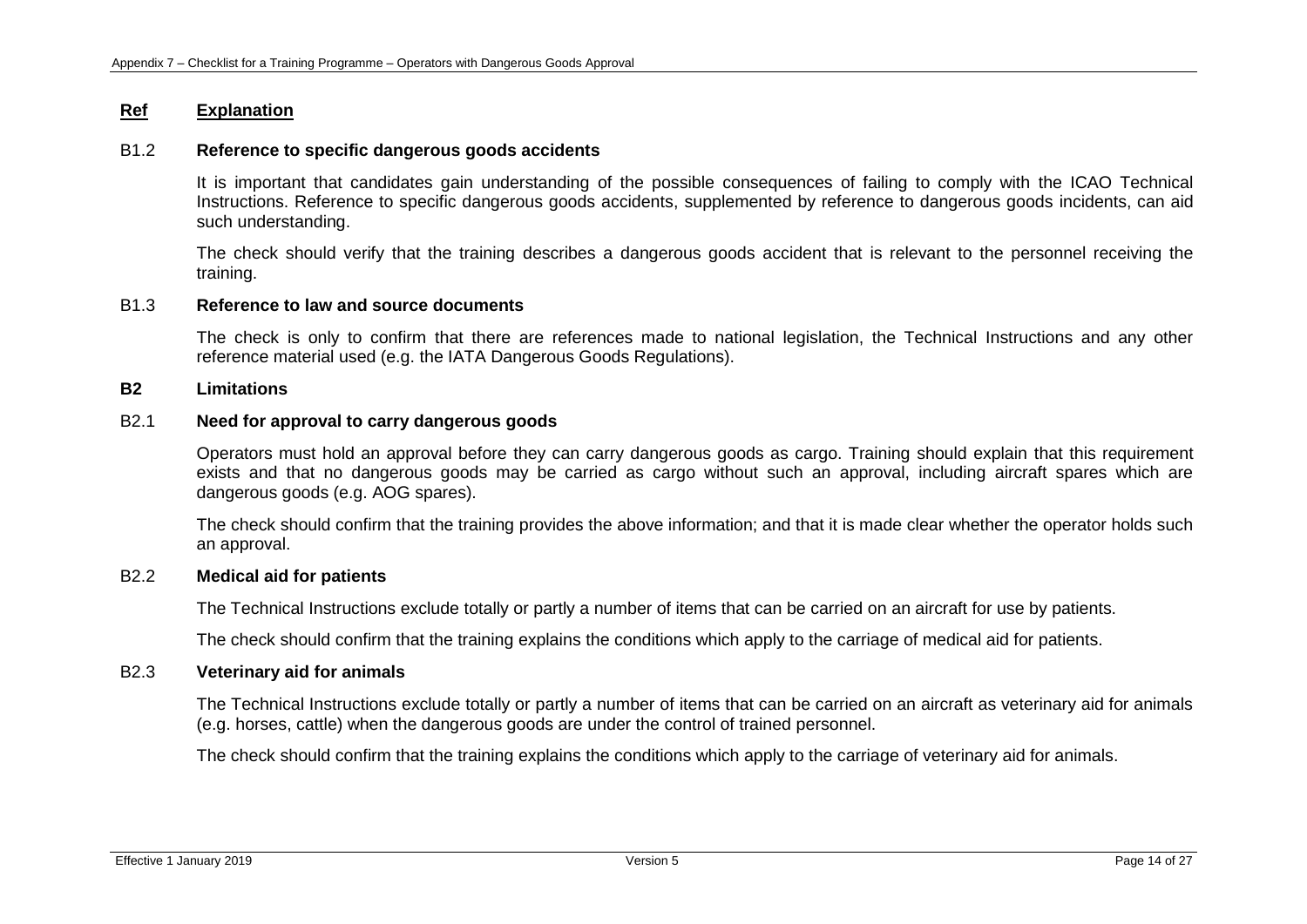### B2.4 **Dangerous goods carried under State approval or exemption**

Some dangerous goods require an additional approval or exemption from the States concerned in order to be carried. These are those identified as being forbidden for carriage in normal circumstances or where other particular requirements apply. Particular conditions may apply which will be stated on the exemption or approval document.

The check should ensure that the training explains the above.

### B2.5 **Airworthiness and operating items**

A number of airworthiness and operational items are dangerous goods (e.g. chemical oxygen generators, escape slides/rafts, batteries) but when fitted to the aircraft they are not subject to the requirements of the Technical Instructions. Items of dangerous goods which have been removed from aircraft or their replacements must be consigned and accepted for transport in accordance with the Technical Instructions. Some dangerous goods (e.g. dry ice, perfume) are allowed to be carried for catering or cabin service supplies. Also, portable electronic devices containing lithium metal or lithium ion cells or batteries are allowed to be carried for use or sale on the aircraft.

The check should confirm that the training explains the requirements and that there is the danger such items may be sent undeclared.

### B2.6 **Dangerous goods in air mail**

The Technical Instructions prohibit dangerous goods in air mail, other than certain infectious substances (which may be packed in dry ice), very low activity radioactive material and lithium ion and metal batteries contained in equipment meeting Section II provisions, (no more than four cells or two batteries may be mailed in any single package). Such dangerous goods are subject to the same requirements had they been offered for carriage as cargo.

The check should confirm that the training explains the requirements and what actions to take if it is suspected that air mail contains prohibited dangerous goods.

### B2.7 **Dangerous goods in Excepted and Limited quantities**

Provisions exist for small quantities of dangerous goods to be packed in non-UN specification packaging with particular marking and labelling requirements.

The check should confirm that the training gives a general overview of these provisions.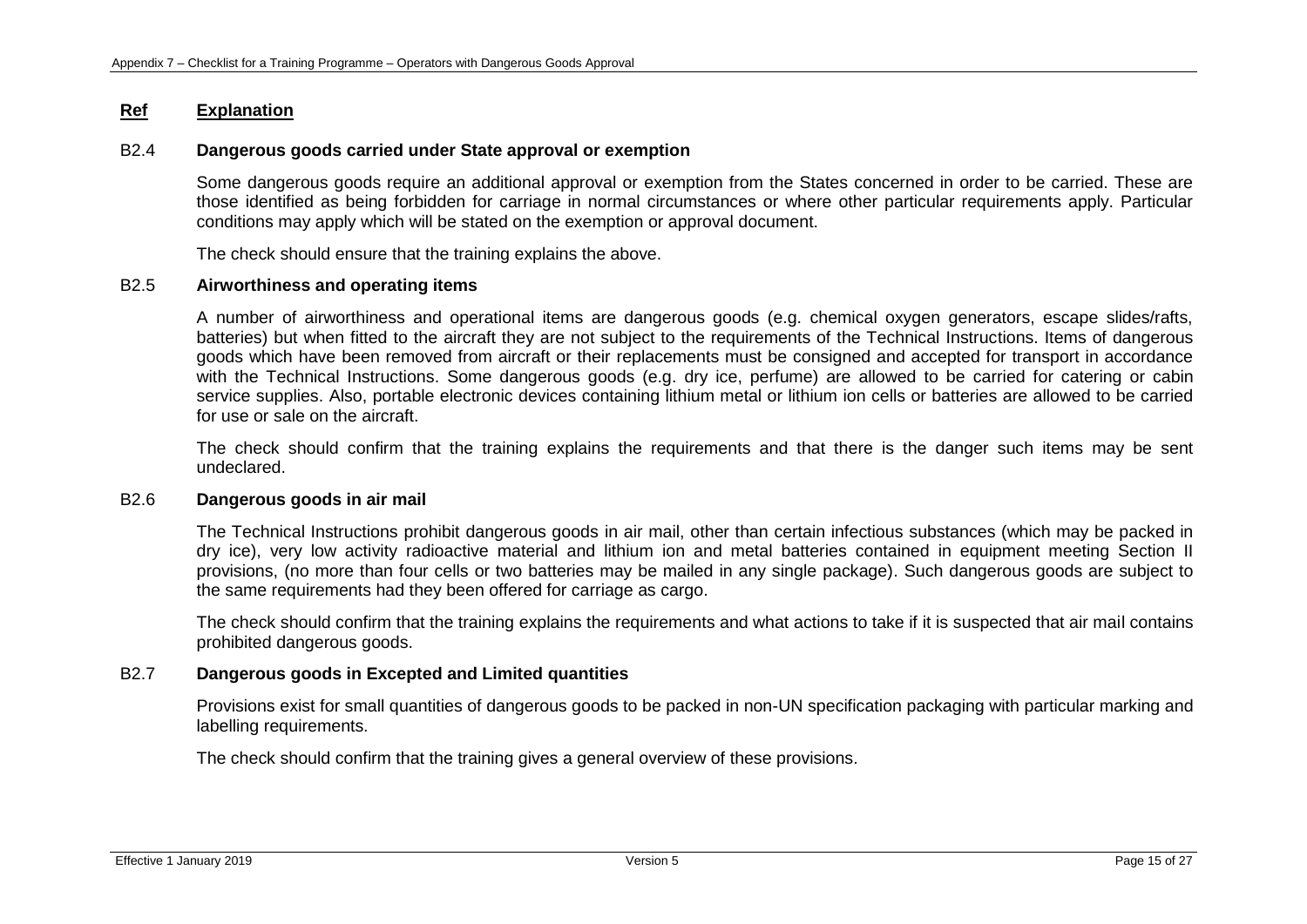# B2.8 **State and operator variations**

States and operators can place additional restrictions on the carriage of dangerous goods by air. These are known as State and operator variations.

For passenger-handling personnel and crew members (columns 9 and 11), the training only needs to cover variations related to passengers, if any.

The check should confirm that the training explains these provisions and highlights any variations relevant to the operator.

# B2.9 **Excess baggage being sent as cargo**

Excess Baggage, i.e. baggage which a passenger has presented to check-in as accompanied checked baggage, but which exceeds the passenger's baggage allowance specified by the operator and which is consequently consigned as cargo in order to be sent to the same destination as the passenger, may contain those dangerous goods permitted to be carried in checked baggage provided the excess baggage is marked with the words "Excess baggage consigned as cargo".

The check should verify that the training explains this requirement.

### **B3 General Requirements for Shippers**

Not applicable to this checklist.

#### **B4 Classification**

## B4.1 **Classes of dangerous goods**

The nine classes of dangerous goods should be outlined. It should also be explained that generic products such as paint may or may not be classified as dangerous goods depending upon the characteristics of the specific product.

The check should verify that the training explains the above.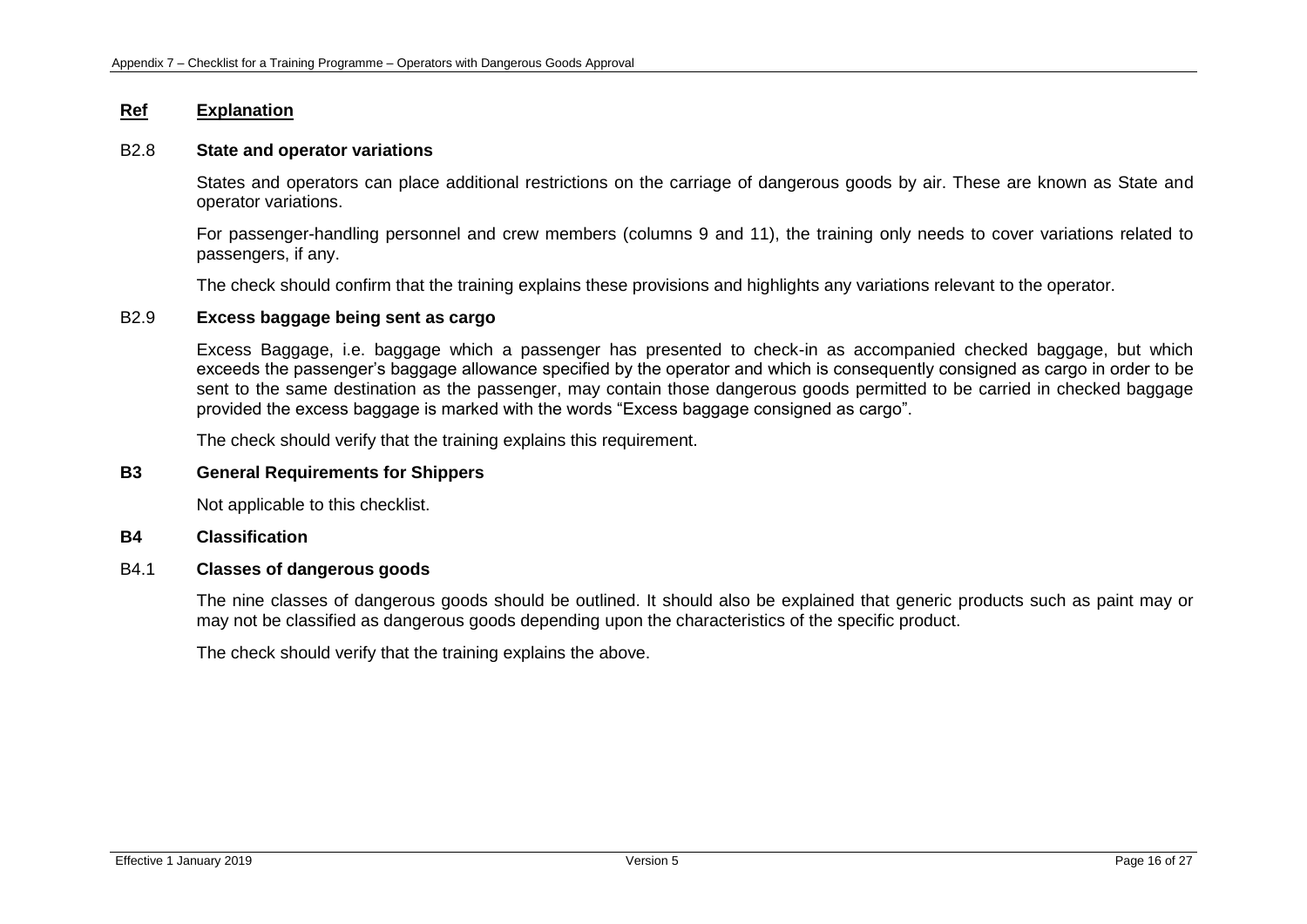#### **B5 List of dangerous goods**

#### B5.1 **Table 3-1 and Attachment 1 Chapter 1**

Table 3-1 (the "Dangerous goods list") is a list of approximately 3000 dangerous goods in alphabetical order. The list details various aspects for each entry, e.g. proper shipping name, UN number, permitted quantities.

Attachment 1 Chapter 1 is a list of the UN numbers and proper shipping names of the above dangerous goods in UN number order.

The check should confirm that an explanation is given of the information provided by each of the columns in Table 3-1 and Attachment 1 Chapter 1.

#### **B6 Packing Requirements**

Not applicable to this checklist.

#### **B7 Labelling and Marking**

#### B7.1 **Markings on packages**

There are prescribed markings for packages to identify their contents and for other purposes, such as the UN number, proper shipping name, UN specification markings and Limited Quantity markings etc.

The check should confirm that the training includes information on those markings which aid identification of packages containing dangerous goods.

## B7.2 **Labels on packages**

Labels are required on packages of dangerous goods both to identify the hazard of the contents (e.g. in the event of leakage from or damage to packages) and to aid handling.

The check should confirm that the training facilitates study of the labels so they can be identified and the classes/divisions recognised.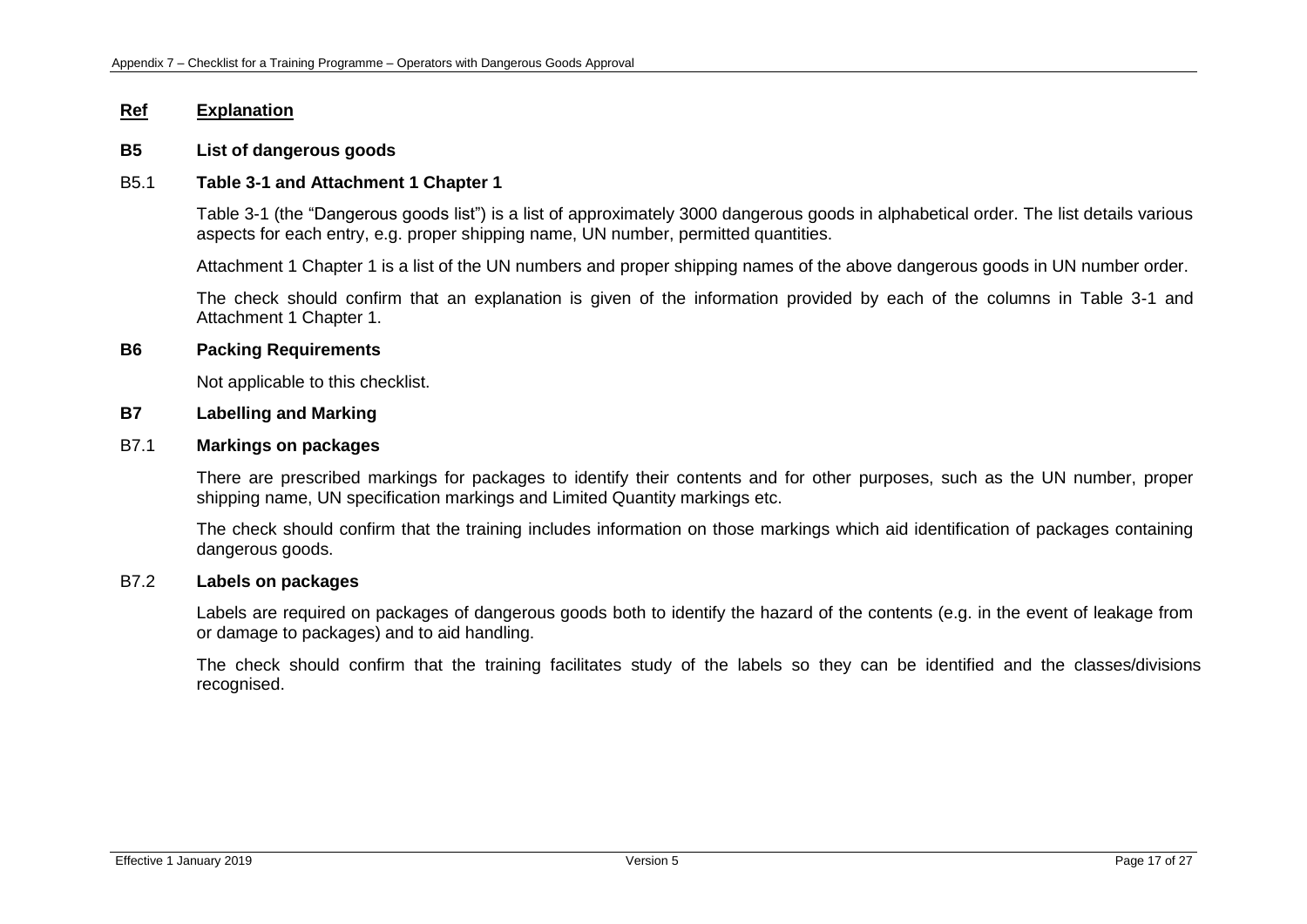## B7.3 **Requirement for the replacement of labels**

Whilst the operator is not permitted to apply labels to a package prior to acceptance, labels which become detached thereafter must be replaced by the operator.

The check should confirm that the training provides this information.

## **B8 Dangerous goods transport document and other relevant documents**

#### B8.1 **Dangerous goods transport document and other relevant documents**

Dangerous goods bearing a hazard label (other than consignments solely of dry ice and some lithium battery consignments) are required to be accompanied by a dangerous goods transport document, commonly known as the 'Shipper's Declaration'. Such consignments (and their documentation) must be referred to appropriately qualified personnel (such as dangerous goods acceptance staff) for processing prior to carriage.

The check should verify that the training depicts and explains the dangerous goods transport document.

#### **B9 Acceptance procedures**

Not applicable to this checklist.

#### **B10 Recognition of undeclared dangerous goods**

#### B10.1 **Awareness of hidden or undeclared dangerous goods**

Personnel must be aware of the potential for hidden hazards so as to assist in the detection of undeclared dangerous goods. Consequently, they must be alert to indications other than those required for transport that dangerous goods may be present.

The check should confirm that the training includes reference to the "Provisions to aid recognition of undeclared dangerous goods" in the Technical Instructions and examples of visual indications such as product-related images and text on packages.

# B10.2 **Awareness of consumer warning labels**

Some everyday household items bear consumer warning labels which may or may not indicate they are classified as dangerous goods in air transport.

The check should confirm that the training includes depictions of GHS and any other relevant labelling together with an indication of the likely associated transport classification.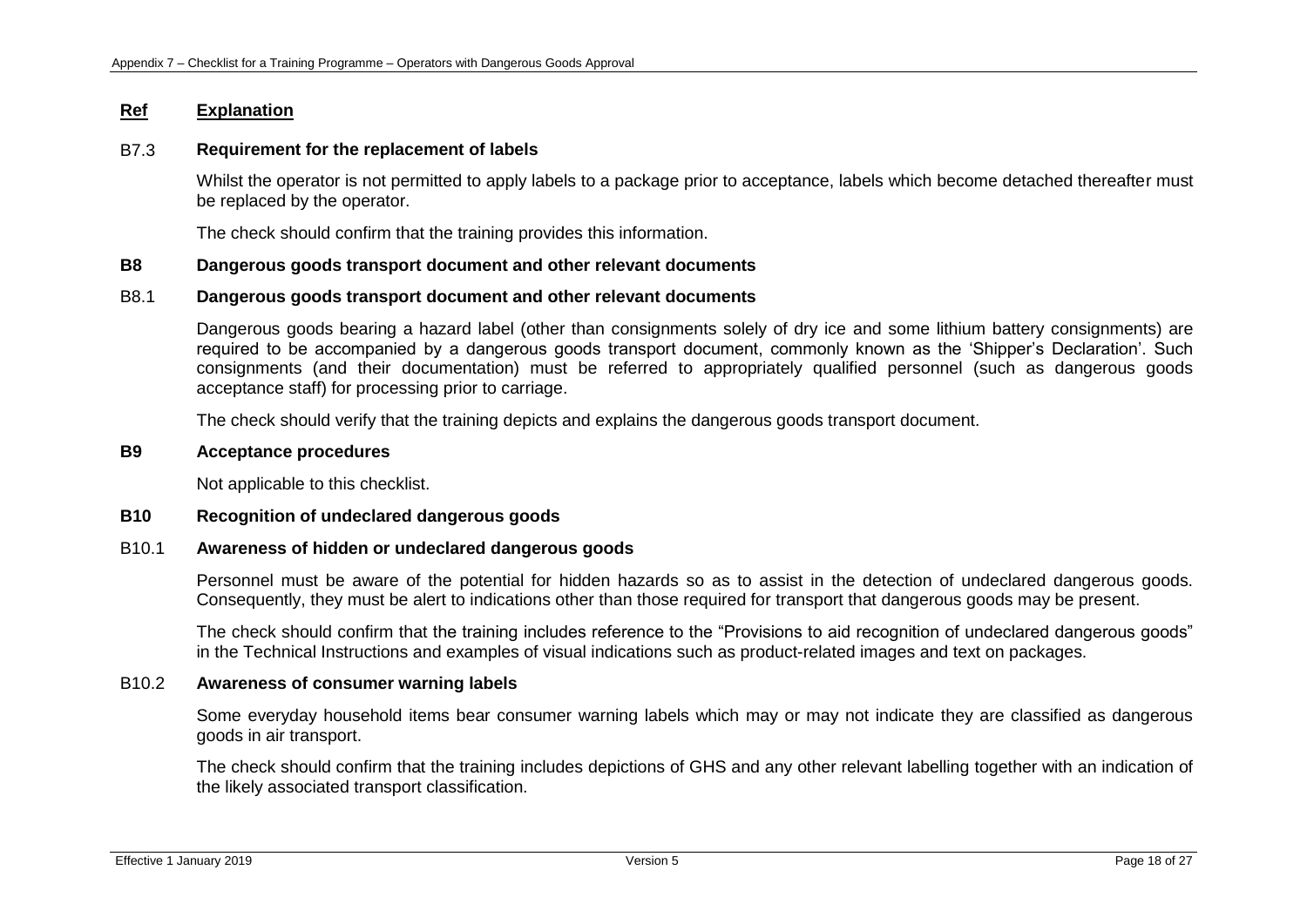## B10.3 **Recognition of undeclared dangerous goods through x-ray screening**

The primary task of security screeners is the detection of any prohibited article or substance which may be used to commit an act of unlawful interference from being carried out on board an aircraft. However, persons conducting security screening of cargo should be alert to the presence of dangerous goods within packages that are not marked and labelled as dangerous goods and/or not accompanied by a Shipper's Declaration. Items such as aerosols, ammunition, fireworks, gas cylinders, cigarette lighters, wet acid batteries and lithium cells and batteries can be readily identified from x-ray images.

Information provided on an air waybill or marked on a package often indicates that a consignment contains no dangerous goods. In the absence of such annotation by the shipper, should suspicions be raised by the size and shape of the contents of a package, consideration should be given to opening and hand-searching the consignment to verify that no undeclared dangerous goods are present.

Persons screening passengers and baggage should be alert to the presence of dangerous goods which are prohibited for carriage by passengers either on the person, within carry-on or checked baggage.

The check should verify that the training explains this requirement and x-ray images of readily identifiable dangerous goods are shown.

### **B11 Storage and loading procedures**

#### B11.1 **Prohibition of dangerous goods in passenger cabin and on flight deck**

Dangerous goods carried as cargo, mail or stores must not be carried in a cabin occupied by passengers or on the flight deck (other than excepted packages of radioactive material).

The check should confirm that the training provides this information.

#### B11.2 **Segregation and separation**

The Technical Instructions contain requirements on segregation and separation of dangerous goods from other dangerous goods, live animals, foodstuffs or feeds.

The check should confirm that the training provides an explanation of the segregation and separation requirements and the operator's own policies and procedures for ensuring compliance.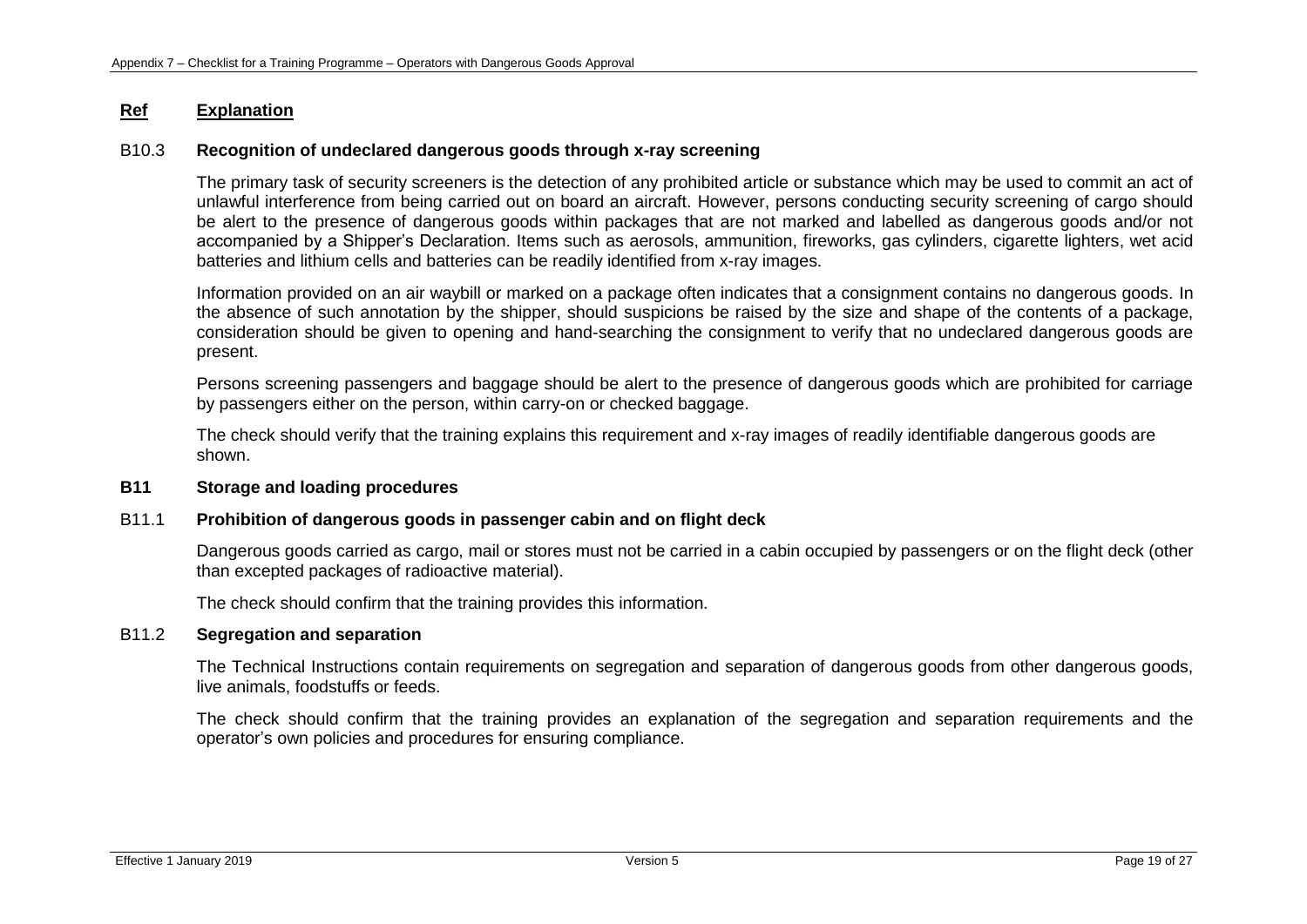## B11.3 **Compliance with handling labels**

The Technical Instructions detail six types of handling label:

*Cargo aircraft only:* required for dangerous goods not permitted for carriage on passenger aircraft;

- *Package orientation*: required for most combination packagings containing a liquid indicating the orientation in which the package must be loaded;
- *Cryogenic liquid:* applied to flasks containing refrigerated liquefied gas;
- *Magnetised material*: applied to magnetised material instead of the Class 9 hazard warning label;

*Keep away from heat*: for some self-reactive substances of division 4.1 or division 5.2 organic peroxides; and

*Lithium batteries*: for packages containing certain quantities of lithium batteries.

The check should confirm that the training depicts the various handling labels and describes their purpose.

## B11.4 **Accessibility of cargo aircraft only packages**

The Technical Instructions contain specific loading requirements for packages of dangerous goods bearing the 'Cargo Aircraft Only' handling label.

The check should confirm that the training explains this requirement.

# B11.5 **Avoidance of damage**

Particular attention must be paid to the handling of packages during their preparation for transport, the type of aircraft on which they are to be carried and the method required to load that aircraft, so that accidental damage is not caused through dragging or other mishandling of the packages. Damage to packages containing liquids may be difficult to see during loading but can still cause the contents to vent during flight due to the pressure differential between flight altitude and the packages (which were filled on the ground).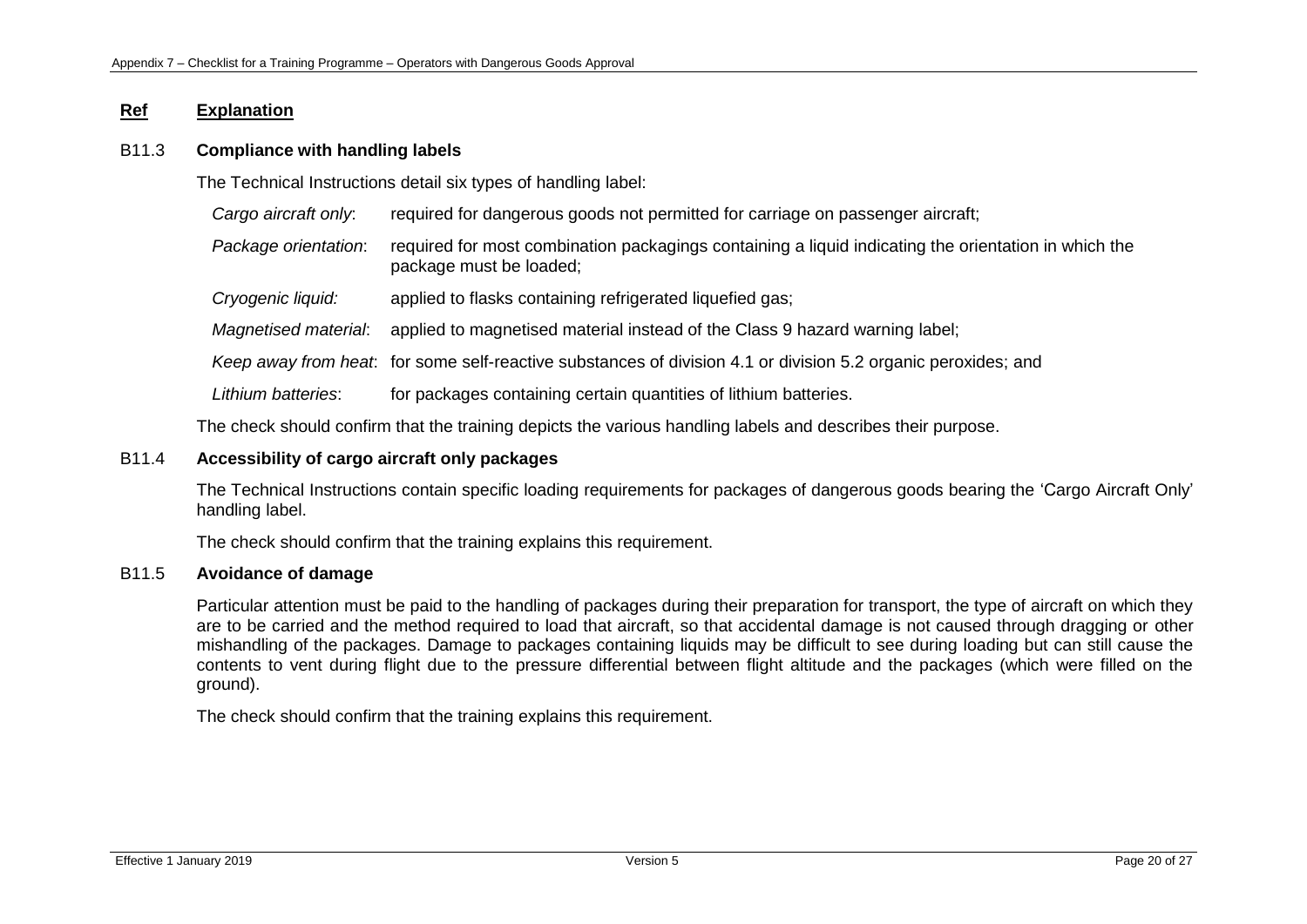### B11.6 **Securing to prevent movement and damage**

Packages of dangerous goods must be secured in a manner that will prevent any movement and such that they cannot be damaged by baggage, mail, stores or other cargo, including when loaded in a Unit Load Device (ULD). Similar provisions apply for the protection of battery-powered mobility aids to prevent damage and inadvertent operation.

The check should confirm that the training explains this requirement.

## B11.7 **Dealing with damaged packages on the aircraft / decontamination before/after flight**

Packages which are noted to be damaged or leaking must be removed from the aircraft. In the event of leakage, adjacent baggage or cargo and the aircraft and ULD (if applicable) must be inspected for contamination which, if found, must be removed.

The check should confirm that the training explains this requirement.

## B11.8 **Identification of Unit Load Devices**

Unless labels on packages are visible, a tag must be affixed to the exterior of a ULD which details the class or division numbers of dangerous goods contained within. Where the ULD contains dangerous goods bearing the "Cargo Aircraft Only" handling label, this must also be indicated on the tag.

The check should confirm that the training depicts the ULD identification tag and explains this requirement.

## B11.9 **Loading of magnetised material and dry ice**

Magnetised material, which will be labelled as such, must be loaded so that headings of aircraft compasses are maintained within the tolerances prescribed by the airworthiness requirements for the aircraft concerned.

Operators need to determine safe quantities of dry ice per compartment in accordance with the aircraft manufacturer's published data regarding ventilation rates, whether animals will be carried etc.

The check should confirm that the training explains the operator's policies and procedures for the carriage of magnetised material and dry ice.

# B11.10 **Inspections before loading and after unloading**

Packages of dangerous goods must be inspected for signs of damage or leakage immediately prior to loading and after unloading.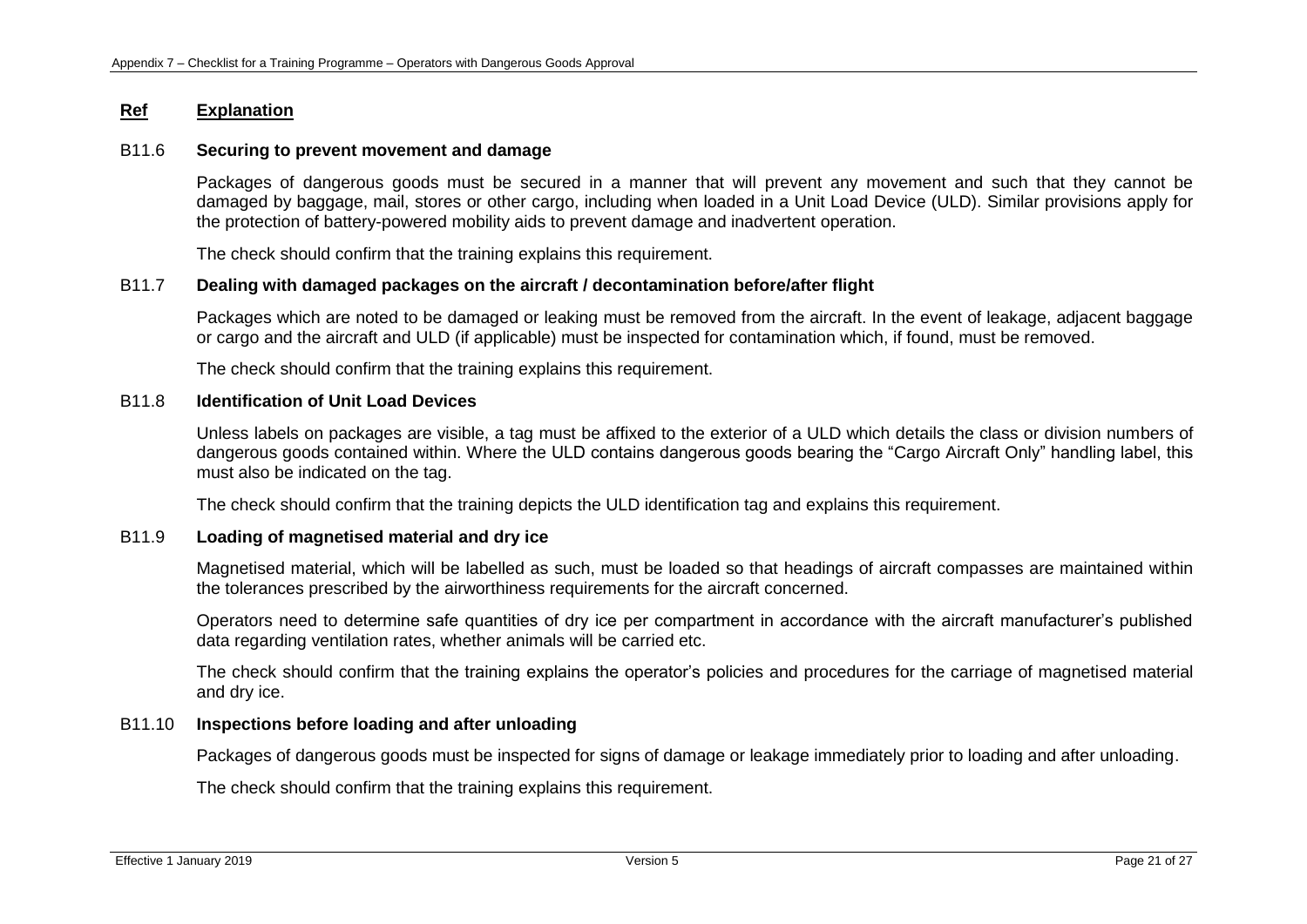### **B12 Pilots' notification**

## B12.1 **Requirement for a NOTOC**

Dangerous goods (with some exceptions) carried as cargo or stores, must be notified to the pilot-in-command in written (or electronic) form primarily for use in the event of an emergency. Personnel with responsibilities for operational control of the aircraft (e.g. the flight operations officer, flight dispatcher, or designated ground personnel responsible for flight operations) must also be provided with the same information that is required to be provided to the pilot-in-command.

This is typically achieved through the use of a document commonly referred to as a Notification to Commander (NOTOC).

The check should confirm that the training explains this requirement.

# B12.2 **Understanding and interpreting the NOTOC**

The main details on a NOTOC are the proper shipping name, the UN number (the technical name (s) shown on the dangerous goods transport document is not required), the class or division, the subsidiary risk, the packing group, the number of packages and the exact loading location and the net or gross mass of each package. For radioactive material, the Transport Index must also be stated. A phone number of a location from where full details of the NOTOC information can be obtained may be stated on the NOTOC if the operator intends the pilot-in-command to provide this number to ATC in the event of an in-flight emergency.

In the event that the volume of information provided to the pilot-in-command is such that in-flight radiotelephony transmission would be impractical in an emergency situation, a summary of the information should also be provided by the operator.

The check should confirm that the training depicts the NOTOC used by the operator and explains its contents.

## B12.3 **Accessibility of NOTOC**

The NOTOC must be readily available to the pilot-in-command during flight. A legible copy must be retained on the ground and must be readily accessible to the flight operations officer, flight dispatcher or designated ground personnel responsible for flight operations until after the arrival of the flight. This is to facilitate the notification of the emergency services and authorities of the dangerous goods on board in the event of an aircraft accident or incident.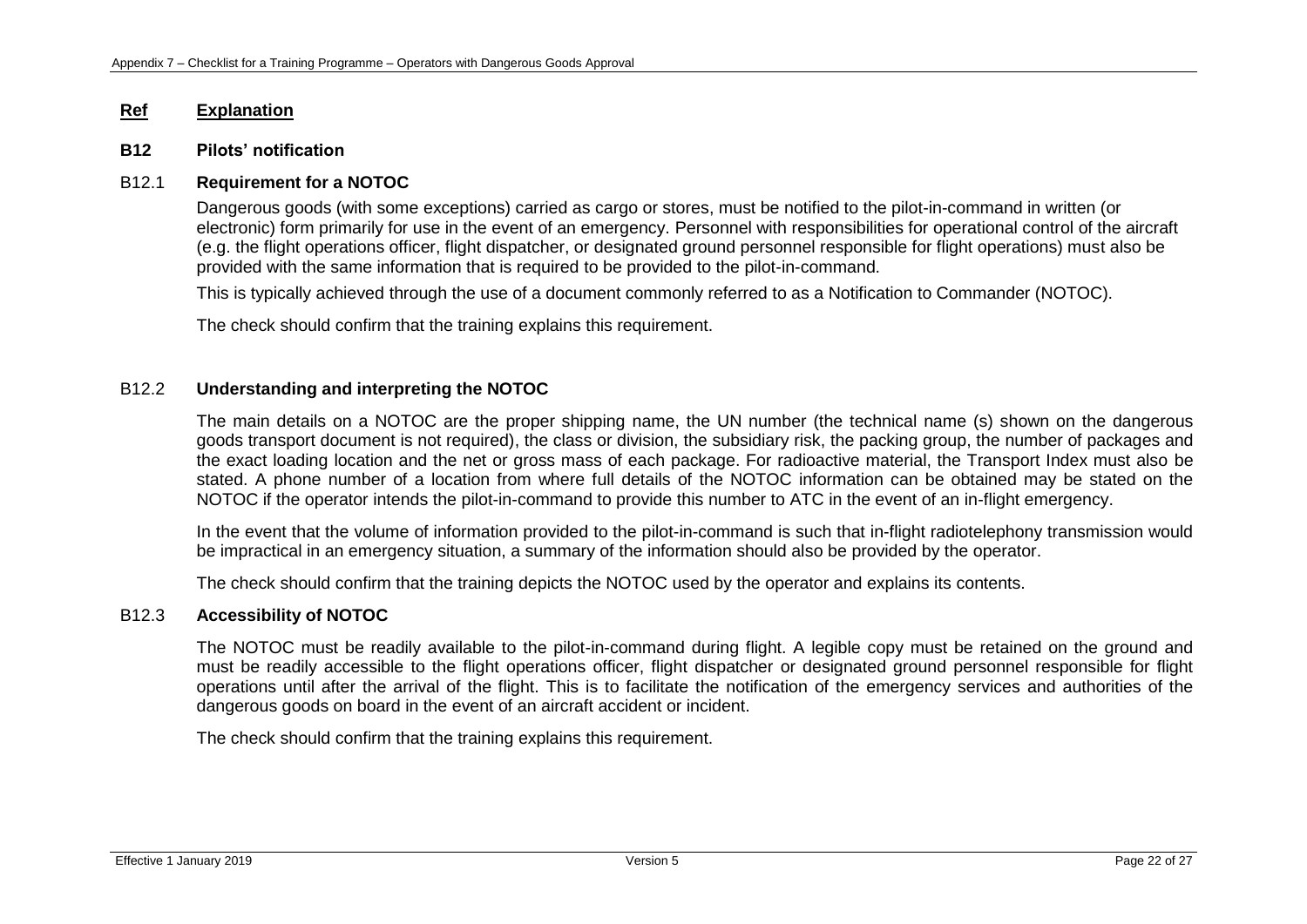# **B13 Provisions for passengers and crew**

### B13.1 **What passengers and crew are permitted to carry**

The Technical Instructions forbid the carriage of dangerous goods by passengers and crew with specific exceptions. For those that are permitted, conditions may apply and some may only be carried with the approval of the operator.

Should it be necessary to transfer carry-on baggage to the hold (e.g. due to the size of the baggage preventing proper stowage in the cabin), it is necessary for passenger-handling staff and cabin crew (columns 9 and 11) to verify that the baggage contains no dangerous goods that are permitted for carriage in carry-on baggage only (e.g. spare lithium batteries, mercury barometer or thermometer etc).

The check should confirm that the training provides the information necessary to enable staff to recognise such dangerous goods and to know which conditions or operator's policies apply to their carriage.

The carriage of battery-powered mobility aids is a particularly important aspect; fires have been caused because of staff mistakenly believing that disconnection of the battery is routinely required to ensure protection against short circuit.

The training should explain the correct preparation of mobility aids for air transport, dependent on the type of battery fitted (spillable, non-spillable and lithium-ion) and for mobility aids which are designed so that the battery can be removed by the user (e.g. collapsible.)

## B13.2 **Recognition of dangerous goods forbidden for carriage by passengers or crew**

Personnel must be alert to indications that passengers may be carrying prohibited dangerous goods. A list of general descriptions that may indicate forbidden dangerous goods in baggage is detailed in the "provisions to aid recognition of undeclared dangerous goods" in the Technical Instructions. There may be other indications such as the presence of consumer labelling (GHS) or product-related images and text on packages.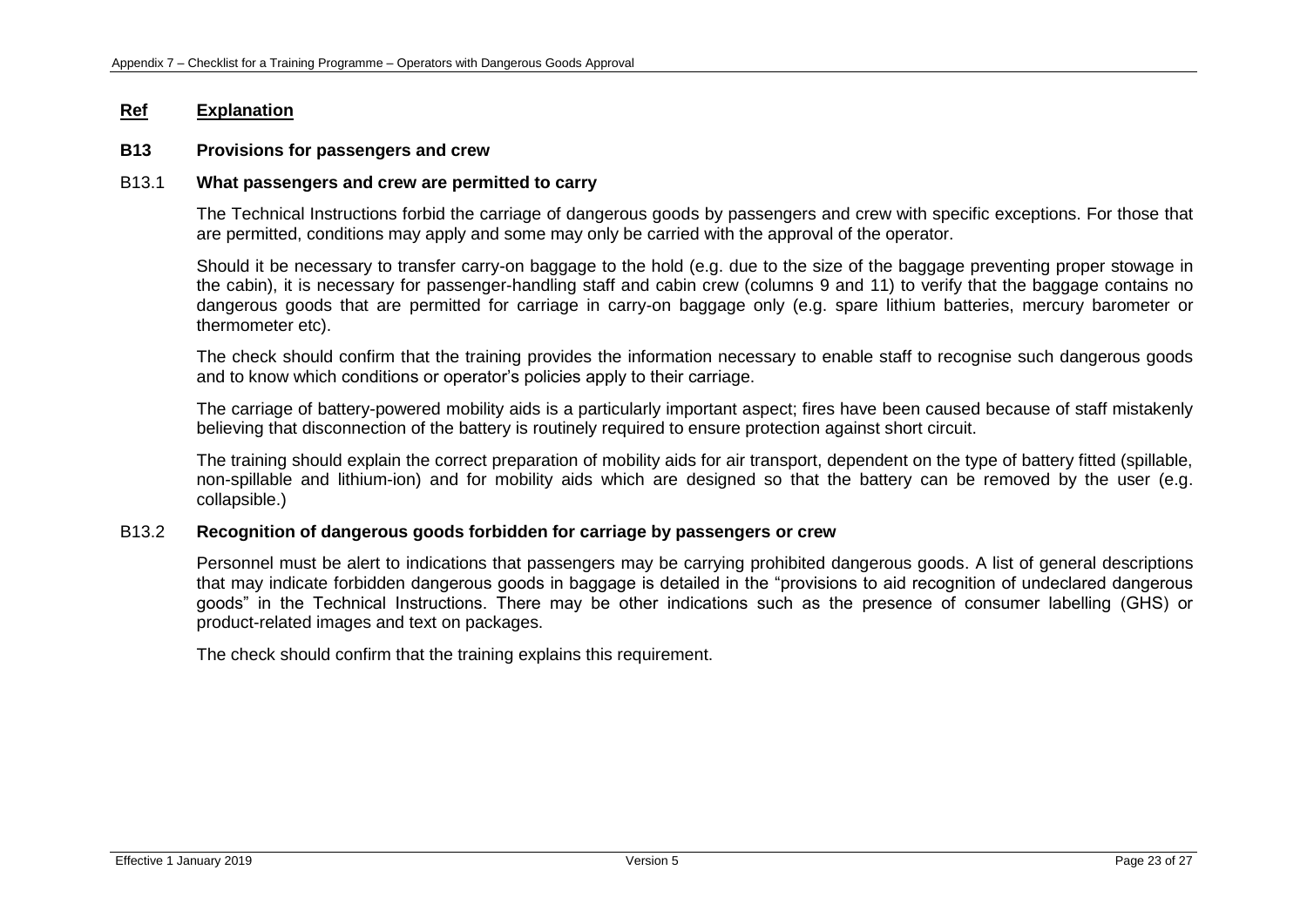## B13.3 **Procedures for cabin baggage transferred to the cargo compartment**

Baggage intended to be carried in the cabin that is placed in the cargo compartment must only contain dangerous goods permitted in checked baggage. When baggage intended as carry-on is taken by the operator and placed into the cargo compartment for carriage, the operator must confirm with the passenger that dangerous goods which are only permitted in carry-on baggage have been removed.

The check should confirm that the training explains this requirement and the procedures in place to achieve compliance.

### **B14 Emergency procedures**

### B14.1 **Actions to be taken in the event of incidents/accidents**

There is the possibility of a passenger having forbidden dangerous goods, or even goods they are permitted to have, which cause an incident on the ground or in flight. There is also the possibility that an incident may arise in cargo and be caused by or involve dangerous goods. An operator should have procedures for dealing with these eventualities depending on the category of staff.

*Flight and cabin crew*: The check should confirm that the training details the operator's emergency procedures including use of the relevant emergency response document to be used (e.g. ICAO document 9481 *Emergency Response Guidance for Aircraft Incidents Involving Dangerous Goods*).

*Ground staff*: The check should confirm that the training details local procedures for emergencies on the ground.

### B14.2 **Information to be provided by the pilot-in-command in case of in-flight emergency**

In the event of an in-flight emergency which may or may not be caused by dangerous goods, as soon as the situation permits, specific information about the dangerous goods carried as cargo must be provided to ATC for the information of aerodrome authorities.

The check should confirm that the training details the operator's policy for emergency response actions, including the policy on transmission of information to ATC.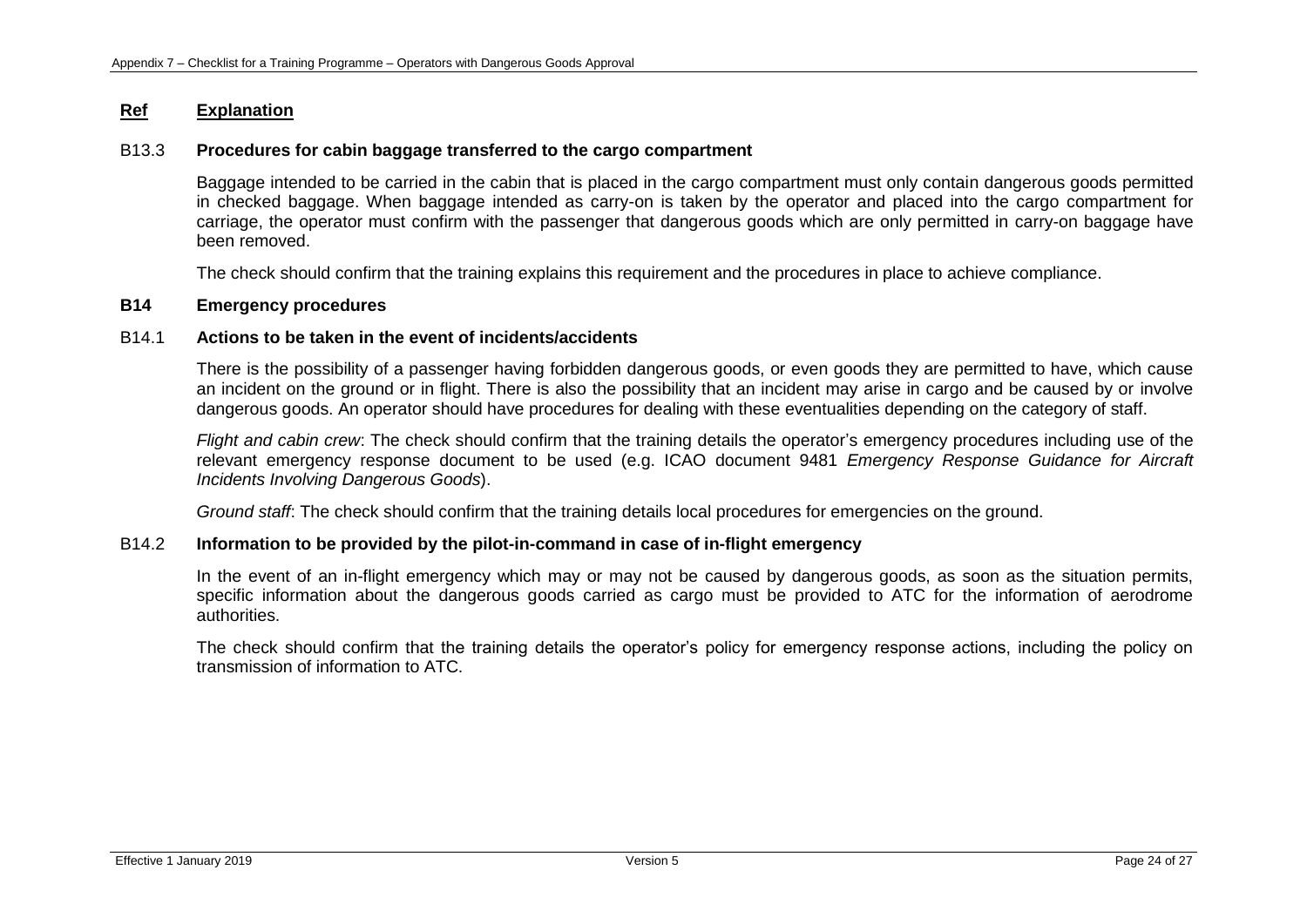### B14.3 **Reporting of dangerous goods incidents and accidents**

The Technical Instructions contain definitions for dangerous goods incidents and accidents. Since their reporting is mandatory, operators need to have procedures for their reporting. Training should point out that such incidents and accidents can be caused by dangerous goods (particularly undeclared) in cargo, baggage and mail; and what procedures the operator has for their reporting.

The check should confirm that the training details the procedures for reporting dangerous goods incidents and accidents.

## B14.4 **Reporting of undeclared/mis-declared dangerous goods**

It is possible for undeclared or mis-declared dangerous goods to be found in cargo. The reporting of such discoveries is mandatory under the Technical Instructions and operators need to have procedures for reporting.

The check should confirm that the training details the procedures for reporting undeclared and mis-declared dangerous goods.

## B14.5 **Reporting of dangerous goods occurrences**

Dangerous goods discovered to have been carried when not loaded, segregated, separated or secured not in compliance with the Technical Instructions, must be reported. Dangerous goods discovered to have been carried without information having been provided to the pilot-in-command must be reported. The operator must have procedures for reporting such occurrences.

The check should confirm that the training details the procedures for reporting the discovery of dangerous goods carried not loaded, segregated, separated or secured and for the reporting of dangerous goods discovered carried without information having been provided to the pilot-in-command.

### B14.6 **Reporting of forbidden goods carried by passengers and crew**

Dangerous goods discovered in passenger or crew baggage after the check-in process, which are not in compliance with the Technical Instructions, must be reported. The operator must have procedures for reporting such occurrences.

The check should confirm that the training details the procedures for reporting the discovery of forbidden dangerous goods carried by passengers or crew.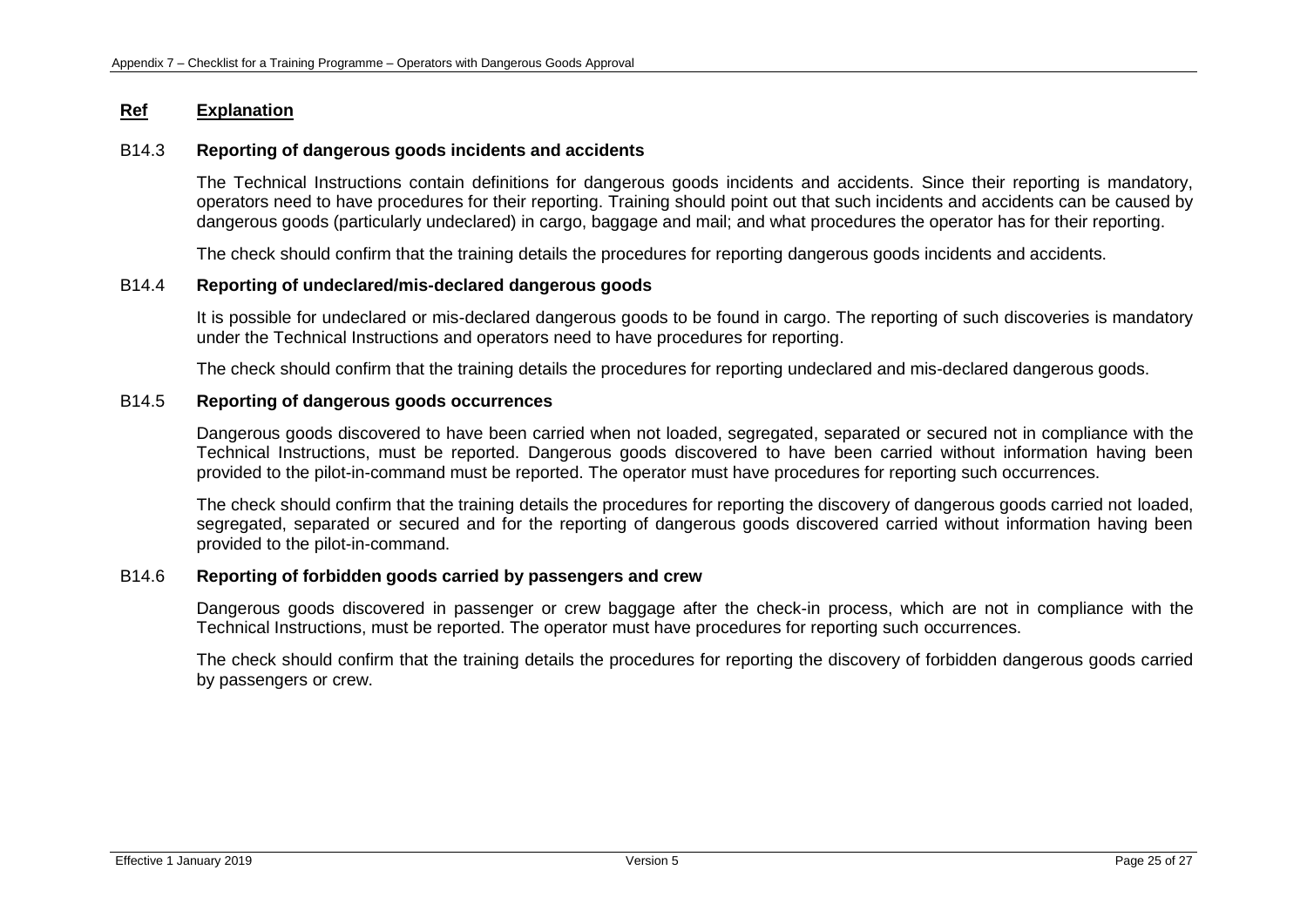### **B15 Radioactive Material**

### B15.1 **General philosophy**

The transport of dangerous goods by air in cargo is very important not only for international commerce, but also for other reasons such as public health. This is particularly relevant to radioactive material, much of which is shipped for the treatment of cancer or diagnosis of other medical conditions. Failure of radioactive material to travel as booked can and has caused potentially life-saving surgical procedures to be cancelled.

Staff should know the principles of the safe transport of radioactive material (in particular time, distance and shielding and the fact that packagings for radioactive material are subject to rigorous testing which exceeds that required for the other classes of dangerous goods).

The check should confirm that the training provides this information.

## B15.2 **Handling (including stowage and loading of radioactive material)**

The operator is responsible for correct stowage and loading such that the exposure to radiation is kept to acceptable levels for passengers, crew, animals and unexposed film. This is achieved by adhering to Tables in the Technical Instructions which specify the distances which must be maintained between packages and cabin floors and flight deck partitions.

The check should confirm that the training provides this information.

### B15.3 **Radioactive Excepted Package**

The Radioactive Excepted Package label should be depicted and it should be explained that emissions from excepted packages of radioactive material are so low that no shipper's declaration is required, there is no acceptance check, packages do not to be stowed at specific distances from passengers and crew, and the packages are not listed on the NOTOC.